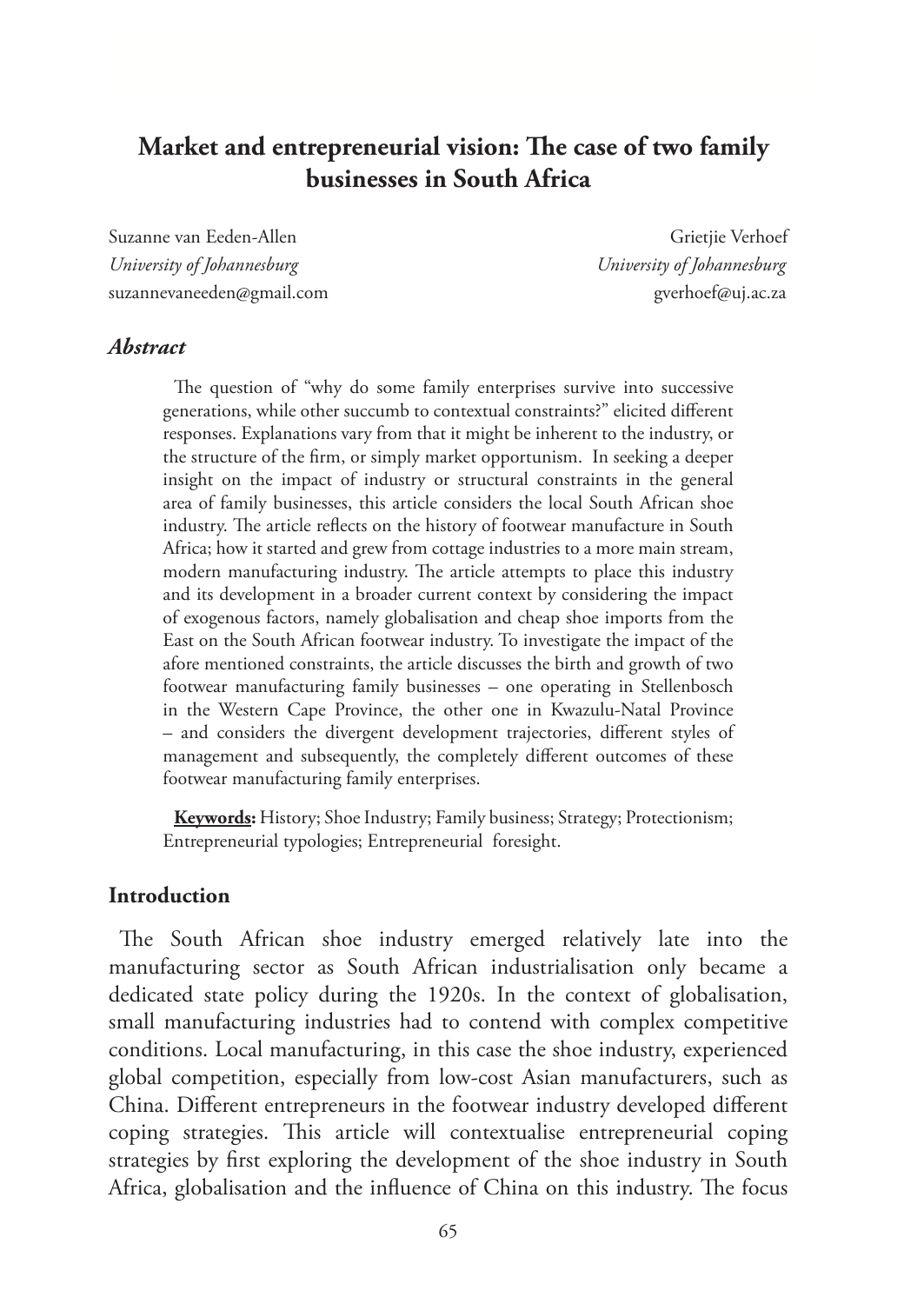then shifts to two South African shoe manufacturers as case studies of entrepreneurial agency in small industries facing global competition.

### **The establishment of the shoe industry in South Africa**

South Africa has a long history of shoe manufacturing, but a relatively short history of industrial protection. The demand for shoes developed soon after the establishment of the Dutch East Indian Company settlement at the Cape in the seventeenth century. The vast geographical distance from the metropolitan industry stimulated local production. Production occurred in cottage industries – small tradesmen practicing their skills as micro entrepreneurs. Some Cape Malay slaves were shoemakers by trade and made shoes for the slave holders.<sup>1</sup> A more localised approach developed in the towns and remote "platteland", where farmers and villagers manufactured crude shoes for their own consumption. If a customer needed a more refined shoe, small numbers of shoes were imported by draper shops in Cape Town. After slave emancipation in 1834 and the slaves' forced "apprenticeship" for the former slave owners was served in 1838, the new autonomy but dire situation of the freed slaves led to the first real attempt to establish a shoe industry in the Cape Colony. The Rhenish Missionary Society started several industries to support the establishment of small enterprises. One such industry was the well-known shoe-making factory at the Wupperthal mission station.2 This was a very elementary beginning to the industry and concentrated on making "veldskoene" (basic leather shoes for daily life – still manufactured today). This could be considered an "upliftment project", not actual industrialisation. By the 1870s the British colonial authorities raised customs tariffs, which raised the price of imported shoes. The unintended consequence of higher customs tariffs was the construction of a protective environment for shoe manufacture in the Colony. Expensive imported shoes induced an awareness of high quality, but affordable local footwear. By the end of the decade, the town of Wellington had emerged as one of the centres of shoe production with

<sup>1</sup> R Percival, *An account of the Cape of Good Hope; containing an historical view of its original settlement by the Dutch, its capture by the British in 1795, and the different policy pursued there by the Dutch and British governments. Also a sketch of its geography, productions, the manners and customs of the inhabitants, &c., &c., with a view of the political and commercial advantages which might be derived from its possession by Great Britain* (London, C and R Baldwin, 1804), p. 247, Digitised copy available at https://repository.up.ac.za/handle/2263/12759 as accessed on 3 October 2017.

<sup>2</sup> This shoe-making venture was already established in 1828. SR Van Eeden, "Almal kom na Lubbes" Die skoenmakerverhaal van AP Lubbe en Seun (Edms., Bpk.), (MA-dissertation, University of Stellenbosch, 2007).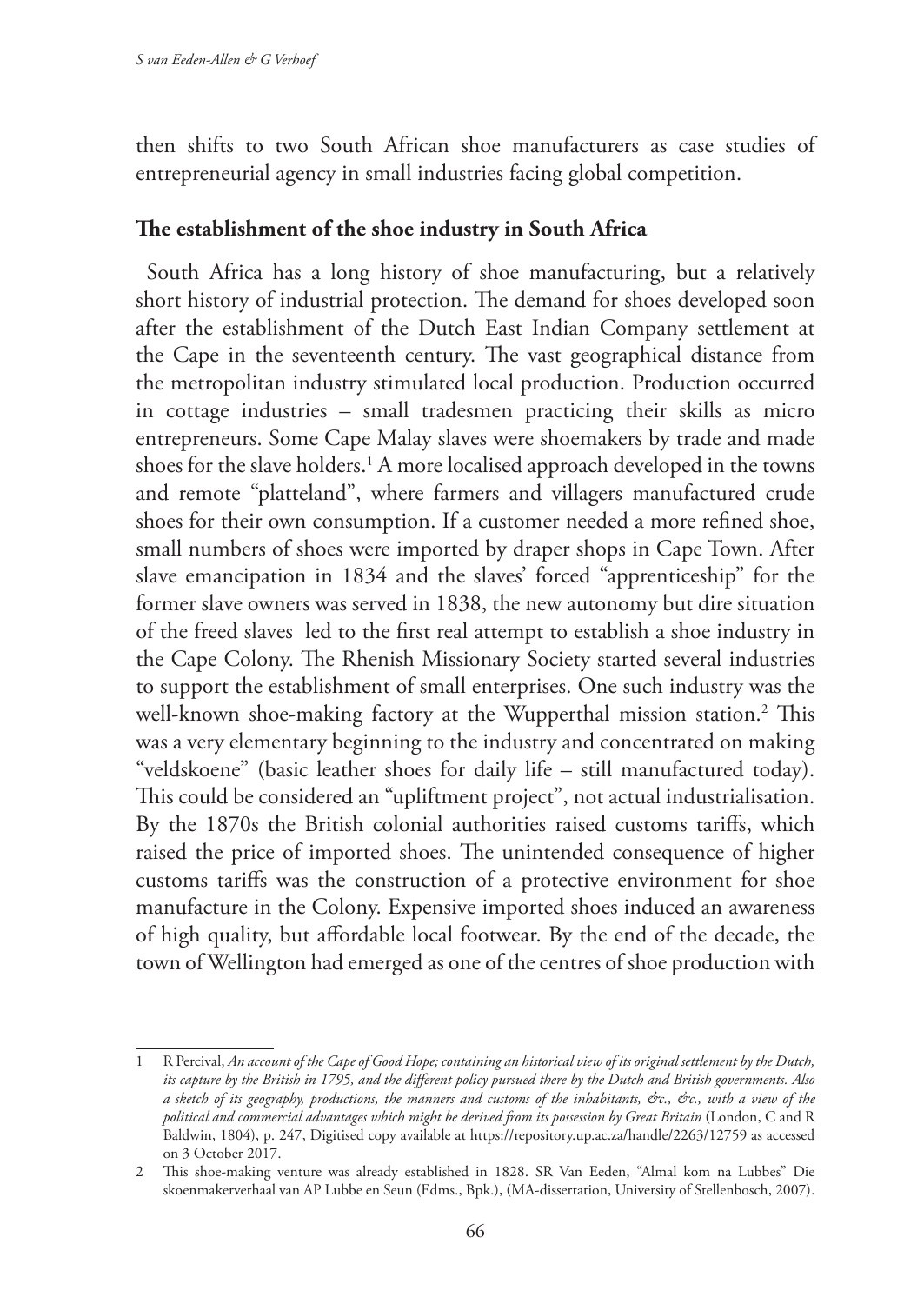the establishment of the Panther Footwear Company.3 Wellington's rise to significance was because the town had an excellent tannery, "Western Tannery", able to supply sufficient leather of adequate quality for shoe manufacturing at Panther. One of the most significant challenges to the establishment of a local shoe manufacturing industry, was finding suitable, high quality leather, since local hide was tanned for saddles and household use, and not suitable for the new shoe industries.<sup>4</sup> This scarcity was exacerbated by the import duties, negatively impacting on the price of imported hides. These were superior quality hides primarily imported from Australia. To stimulate a local shoe industry, the first step was to develop local tanneries and improve the quality of locally sourced and tanned hides.

Outside of Cape Town and Boland, another location in the Colony distinguished itself as having the capacity to host a shoe industry: Great Brak River. In 1859 in the small hamlet of Great Brak River in the Southern Cape, Charles Searle, toll master of the Montague Pass across the Outeniqua Mountains, started a small-scale operation manufacturing traditional leather shoes. These he marketed as, country shoes (literarily translated by the British immigrant from the Afrikaans word "veldskoen") and sold them to the pioneering travellers along the Southern Cape coast.5 The high import tariffs supported the growth of this business. This business prospered and by 1887, the sons of Charles Searle established a new shoe and boot factory, as well as a tannery in the town. This small factory was called the Good Hope Boot & Shoe Manufactory and later become known as Watsons Shoes.6

Despite the high ideals for the establishment of a local footwear industry and limited success, manufacturing of shoes consistently lagged behind other industrial enterprise, because of a lack of raw materials and skills. Exacerbating the situation, importers bypassed the high import tax by using the rebate of 3% on the 10% *ad volarem* tax on goods of British origin, to import from Britain.7 Nevertheless, the shoe manufacturing industry continued to develop into a significant industry, with the total value of locally manufactured shoes

<sup>3</sup> Jordan Footwear Company, "Heritage" (available at http://www.jordan.co.za/heritage/ as accessed on 10 October 2017), p. 1.

<sup>4</sup> H Schauder, "An economic history of the boot and shoe industry in South Africa", *South African Journal of Economics*, 03(04), 1935, pp. 502-547.

<sup>5</sup> ME Franklin, *The story of Great Brak River* (Struik, Cape Town, 1975), pp. 15-20.

<sup>6</sup> ME Franklin, *The story of Great Brak River*, pp. I-II.

<sup>7</sup> H Schauder, An economic history of the boot and shoe industry in South Africa, *South African Journal of Economics*, 03(04), 1935, pp. 502-547.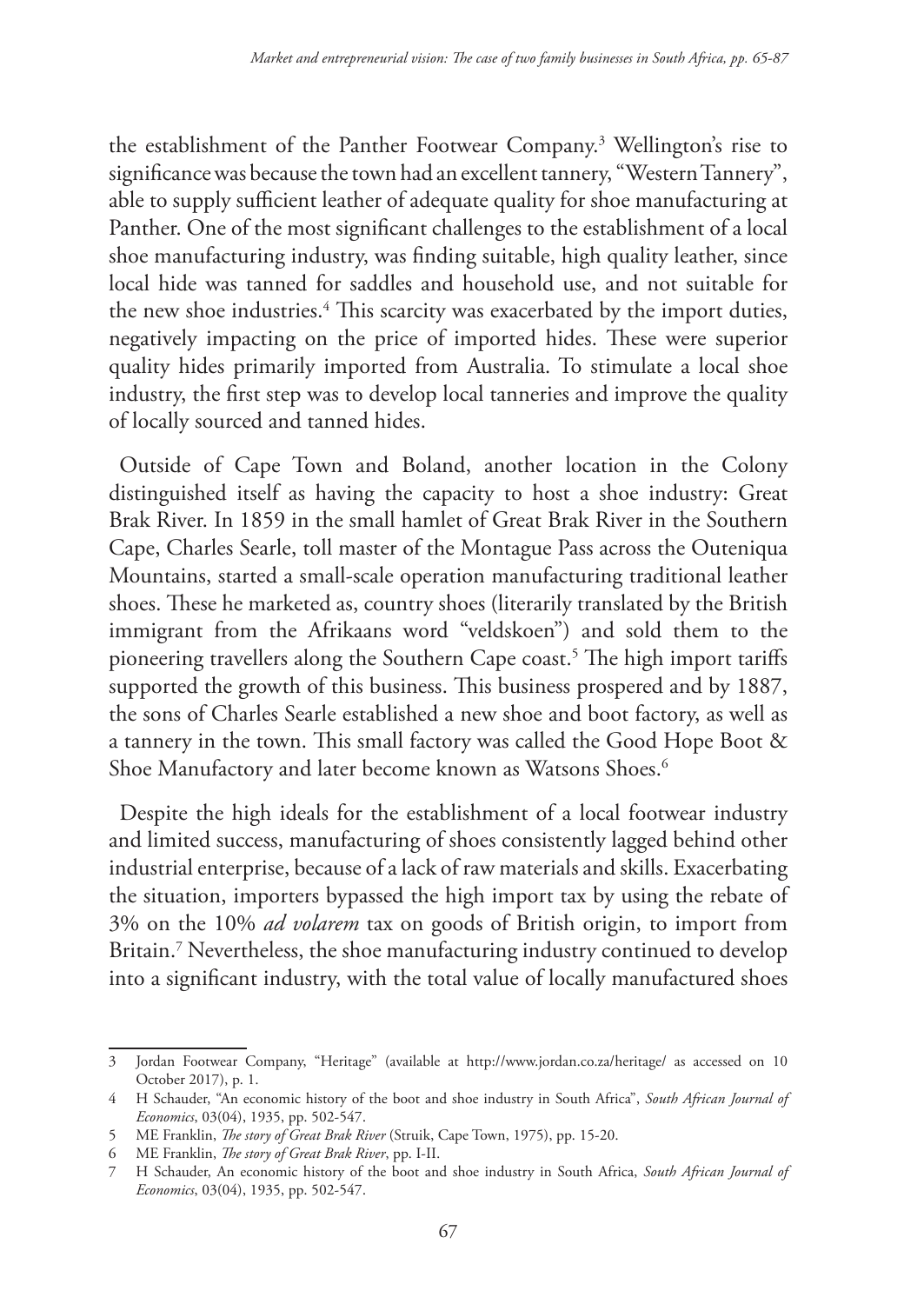#### reaching £19,253 in 1891/1892.8

This slow development trajectory did not change significantly by the time of the First World War when the disruption of war interrupted imports from Britain and Europe. Inflationary pressures during and after the war had a seriously adverse effect on the importation of shoes. By 1918 South African manufacturers controlled the market for the production of medium quality shoes. About 2 300 workers were involved in the industry and manufacturing stood at about 1,5 million pairs of shoes and boots.9 Interestingly it was Port Elizabeth, the largest city to the east of the newly-formed Union, closely associated to the wool industry of the country that played a significant role during this period. Because of the city's importance in the wool trade and wool washeries and tanneries developed close to the Baakens River area during the middle to late 19th century. After the wool industry took a downturn by the early 20<sup>th</sup> century, the availability of hides and the influx of an impoverished work force from surrounding areas triggered the development of a shoe industry. According to contemporary statistics, during the 1916/1917 period, boot and shoe manufacturers were the largest industrial employers in the city, with 19 tanneries and "leatherware factories" giving employment to over a thousand people.10 The same brochure that proclaimed the shoe industry as greatest employer in the city, also made a claim that as Port Elizabeth was responsible for more than half of the Union's national production, and as the pre-eminent manufacturing hub, the city should be dubbed the "Northampton of South Africa".<sup>11</sup>

This period of strong growth came to an abrupt end in 1920, mostly due to the volume of imports of fashionable shoes from Britain and the USA, exacerbated by the stagnation in the South African economy between June 1920 and March 1922. Faced with ruin, the shoe manufacturing industry and the government realised that structural changes were imminent. The options were either to restructure the industry, which would result in the closing of many small to medium factories, or the introduction of protectionist strategies. Since 1924 the Pact government introduced protective industrial

<sup>8</sup> H Schauder, "An economic history of the boot and shoe industry...", *South African Journal of Economics*, 03(04), 1935, pp. 502-547.

<sup>9</sup> S Scheepers, "Aspects of South Africa's shoe industry from 60 years ago", *South African Shoemaker & Leather Review,* 2,1977, pp. 21-33.

<sup>10</sup> G Baines, "New Brighton, Port Elizabeth c.1903-1953: A history of an urban African community" (PhD Thesis, University of Cape Town, 1994), pp. 16-17.

<sup>11</sup> G Baines, "New Brighton, Port Elizabeth…", pp. 16-17; PA Gibbs, "A social history of white working class women in industrializing Port Elizabeth" (1917-1936, MA dissertation, Rhodes University, 1998), p. 17.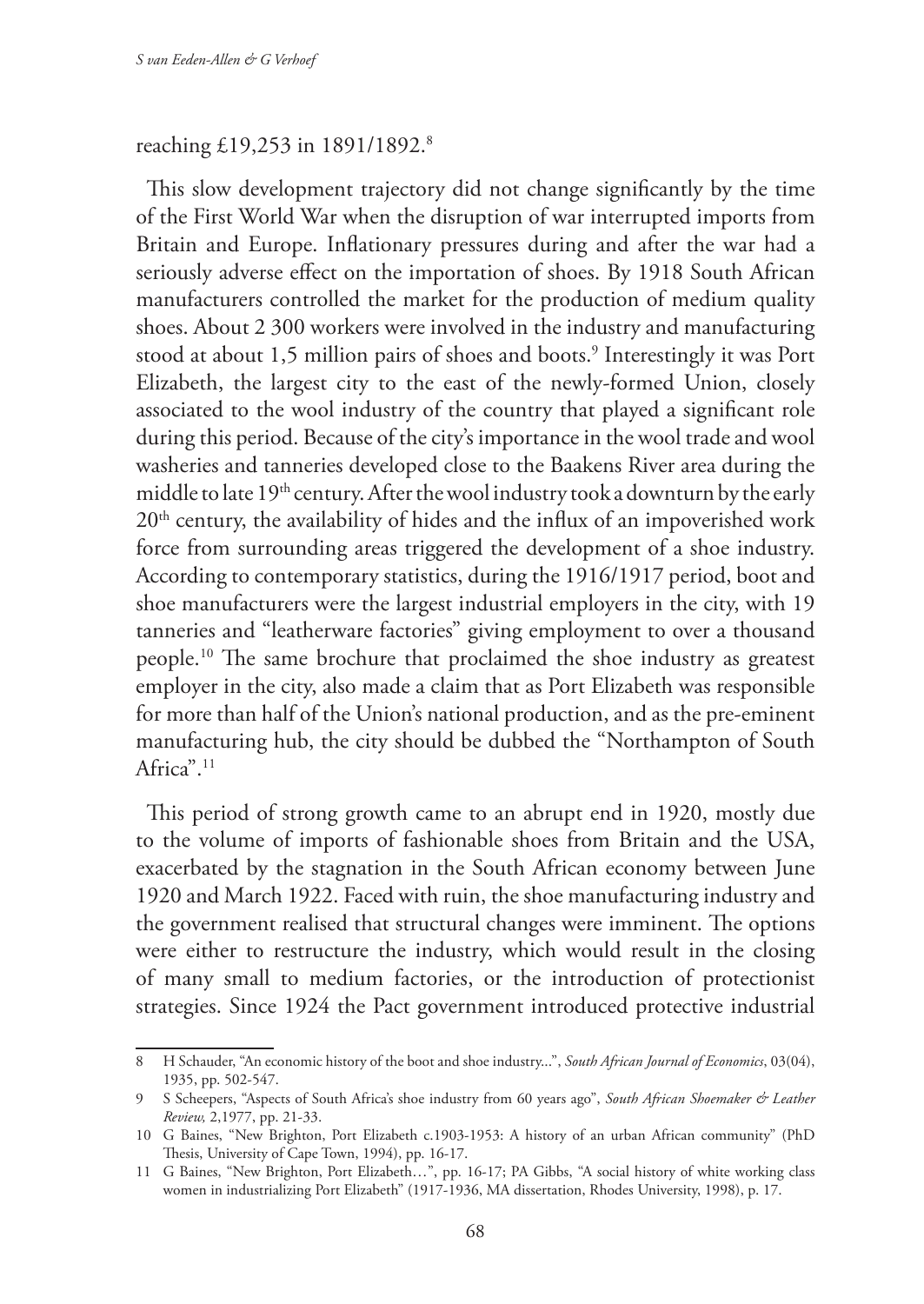policies to promote industrial growth and to safeguard newly established local industries.12 The revised Customs Tariff Act of 1925 underpinned this policy: it granted additional protection to domestic industries, and expanded the list of industries eligible for protection. The policy sought to avoid higher customs duties on capital goods or on materials required for farming and mining, but at the same time attempted to exempt imported raw materials and semi-manufactured goods for the manufacturing of other products, for example leather and soles for the shoe industry, from duties.13 These measures protected the industry, encouraging resilience in the face of the economic downturn of the Great Depression. Production did not increase dramatically, but it did also not collapse altogether.<sup>14</sup> Additional pressure created by the gold standard crisis between 1931 to 1932 impeded development of South African industry.15 This was offset in December 1932 by the accompanying devaluation of the South African pound, which caused renewed industrial prosperity until the outbreak of the Second World War in 1939.16

By the time of the Second World War the industry displayed stable growth and war production stimulated overall levels of production. Although it was frustrating that South African leather was called up to shod Allied troops in Europe and North Africa, while local producers had to make do with what they thought of as second rate imported leather (specifically from Argentina) it was a productive time for the local industry.17 Producers engaged in war production – 12 million pairs of boots exited these manufacturing plants between 1940 and 1945 – and supplied the local market. In 1939 the industry produced 8 million pairs of shoes and employed 10 555 workers.<sup>18</sup> The industry reached sufficient stability between 1920 and 1944 to enable the establishment of the Footwear Manufacturers Federation (FMF), a national organisation, registered at the national manufacturing council for the leather industry of South Africa.19

<sup>12</sup> CH Feinstein, *An economic* history of *South Africa* (UK, Cambridge University Press, 2005), p. 118.

<sup>13</sup> SR van Eeden, "'Almal kom na Lubbes' …", pp. 31-33.

<sup>14</sup> S Scheepers, "Aspects of South Africa's…", *South African Shoemaker & Leather Review,* 2, 1977, pp. 21-33.

<sup>15</sup> In 1931 as the effects of the Great Depression set in, many countries and most importantly for the Union of South Africa, Great Britain, decided to abandoned the gold standard (meaning a monetary system where a country's currency is valued directly linked to the value of gold) in order to devaluate their currencies. The Union of South Africa, tried to maintain its gold standard but this decision proved ruinous when the resulting spike in the cost of South African goods devastated exports, especially minerals and wool. South Africa officially abandoned the gold standard on 27 December 1932. A Lumby, "Industrial development prior to the Second World War", FL Coleman, *Economic History of South Africa* (Pretoria, 1983) pp.204 -220.

<sup>16</sup> A Lumby, "Industrial development prior…", FL Coleman, *Economic History of South Africa...*, pp. 204 -220.

<sup>17</sup> SR van Eeden, "'Almal kom na Lubbes…", pp. 30-37.

<sup>18</sup> Footwear Manufacturers Federation, *FMF Annual Report*, 1993-1994.

<sup>19</sup> Footwear Manufacturers Federation, *FMF Annual Report*, 1993-1994.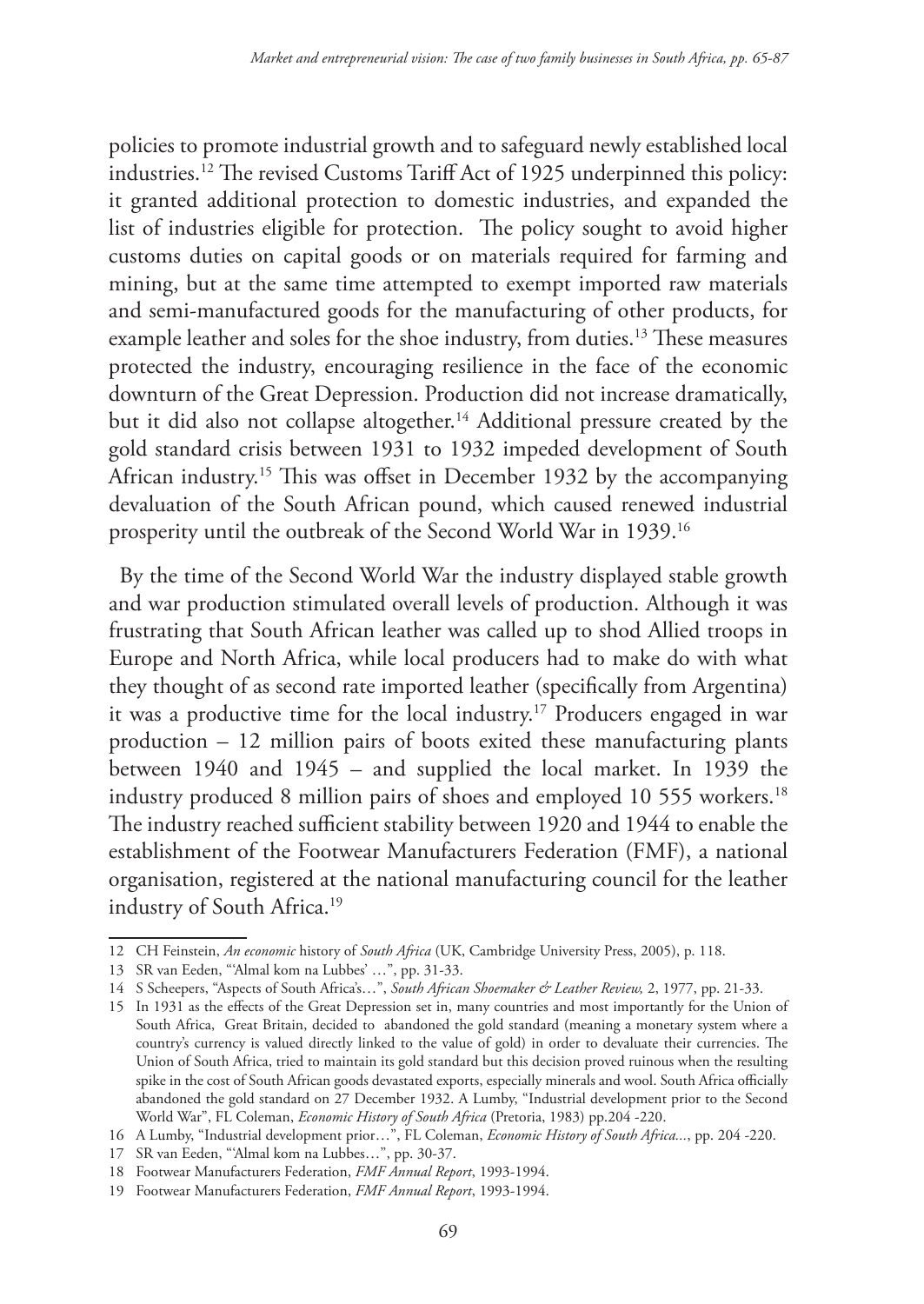Although growth stabilised during the war, after 1945 overproduction caused a price slump. This resulted in suggestions of price fixing in 1946, which caused dissatisfaction among manufacturers. Protective policies succeeded in stabilising the footwear industry. In fact, the only light industry that raised its market share (from 10% to 15%) between 1924/25 and 1948/49 was textiles, clothing, leather and footwear.20

During the global post-war boom of the late 1950s and 1960s it seemed that the only thorn in the side of local shoe manufacturers, was the rising import of foreign footwear. Shoes were imported from other African countries such as Rhodesia (modern Zimbabwe) since the government was less than keen to raise import tax on shoes imported from Africa.<sup>21</sup> By 1956 the Industrial Conciliation Act introduced a colour bar, which introduced a system of employment reservation, placing restrictions on the rights of black workers in the shoe industry.22 White and coloured labourers could form unions and had the right to strike, black workers were refused permission to form trade unions and could not engage in strike action. This did not detract black workers from entering the shoe industry: by 1954 there were 174 black workers for every 100 white workers in the industry, a disparity that continued to grow.23

As the state responded to growing international pressure against domestic policies of separate development, the Republic of South Africa was forced to leave the British Commonwealth in 1961. At the same time the state wanted to strengthen international trade to foster the new Republic, as a strong industrial nation on the continent. As part of the protection of local industries, the government encouraged shoe companies, to list on the local stock exchange, the Johannesburg Stock Exchange (JSE). Shoe manufacturers were grossly under-represented on the JSE and yet met with a lukewarm response. Manufacturers such as "Jordans" from Elsiesriver and "Searle's Holdings" from Groot-Brak had already listed during the 1940's and 1950's but other companies were loath to react.<sup>24</sup> The largest South African shoe conglomerate at the time, Eddels, pointedly decided against listing, only listing on the JSE in 1985.

<sup>20</sup> CH Feinstein, *An economic* history…, p. 125.

<sup>21</sup> N Meyer, "Meyer predicts boom for industry", *South African Shoemaker and Leather Review,* 10, 1975, pp. 6-8.

<sup>22</sup> CH Feinstein, *An economic* history…, p. 119; C H Feinstein *An economic* history…, p. 119; SR van Eeden, "'Almal kom na Lubbes…' (MA, US, 2007), p. 36.

<sup>23</sup> DG Franzen and HJJ Reinders, *Die Ekonomiese Lewe van Suid-Afrika, (*JL van Schaik Bpk: Pretoria, 1960), p.70.

<sup>24</sup> ME Franklin, *The story of Great Brak River...*, pp. 18-29.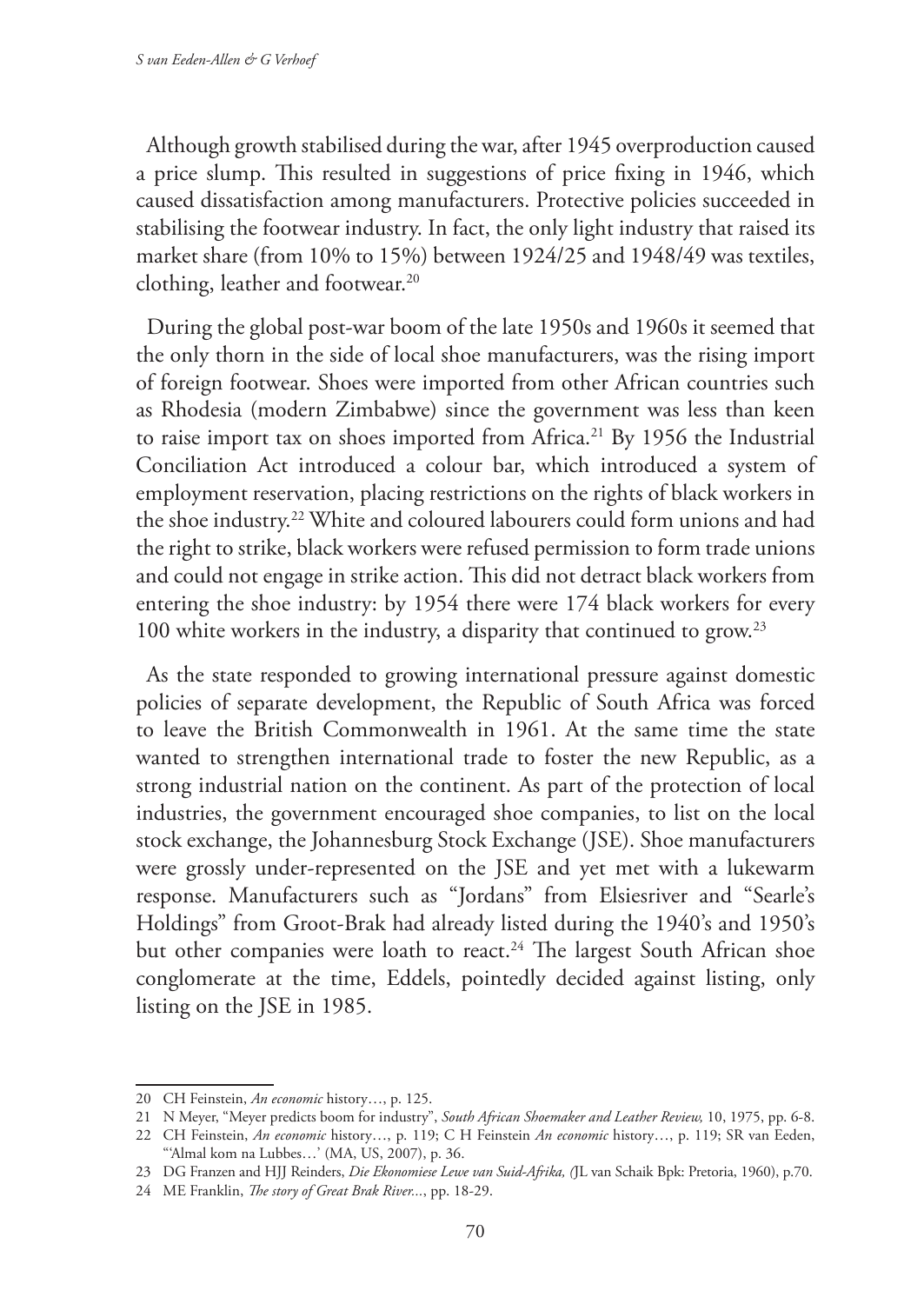Shoe companies soon had to contend with the South African decision to introduce the metric system in 1961. This decision echoed the South African desire to display its independence from Britain. For shoe manufacturers, this meant that shoe sizes subsequently differed from the former British sizes. South African shoe sizes changed to "Mondopoint" (a shoe measurement guide based on the mean foot length and width for which the shoe is suitable, measured in millimetres).25 Many shoe manufacturers had to replace their entire collection of shoe lasts, and some of the machinery at their own cost. Even worse, the imperial and metric systems were incompatible, and for a while the South African consumer experienced confusion about shoe sizes – to the great frustration of the manufacturers.

By the beginning of the 1970s the shoe industry was under severe union pressure for higher wages. Those wage demands were not aligned with increases in clothing and shoe prices between 1964 and 1975.<sup>26</sup> Shoe manufacturers sought further protection via the FMF, but failed. The Board of Trade and Industries refrained from additional import control, although with limited effect. Imports (especially those from the East) and rising leather and soles prices placed the industry under pressure.<sup>27</sup> Despite the complexity of the context, the industry remained stable. Between 1950 and 1974 the production of shoes rose by 170%.<sup>28</sup>

The 1980s commenced with relative stable growth, a record number of 62 000 000 pairs of shoes were manufactured in 1981 (this was an increase of 9,3% on 1980). This performance soon changed as state policies responded to international pressure. The industry was subjected to adverse conditions during the latter part of the 1980s.<sup>29</sup> The local shoe manufacturers faced a growing stream of cheap shoe imports from the East – especially from Taiwan. This trend was exacerbated by state policies to offset international pressures by reducing import tax to 5%. This forced manufacturers to lower the price of shoes, and raise productivity.<sup>30</sup> Spiralling inflation of the early 1980s also increased the cost of processing imported materials, such as leather and shoe soles. The introduction of general sales tax further pushed up production costs, while profit margins

<sup>25</sup> J Westoby, "Scrap Modopoint bid as Ted Jordan's plea gains support", *South African Shoemaker and Leather Review*, 1,1977, pp. 7-8.

<sup>26</sup> SR van Eeden, "'Almal kom na Lubbes…" (MA, US, 2007), pp. 30-37; pp. 62-63.

<sup>27</sup> Footwear Manufacturers Federation, *FMF Annual Report*, 1993-1994.

<sup>28</sup> N Meyer, Meyer predicts boom…, *South African Shoemaker…,* 10, 1975, pp. 6-8.

<sup>29</sup> Leather Research Institute, Annual Report, 1983.

<sup>30</sup> "Skoenbedryf kry teenspoed", *Die Burger*, 30 June 1983.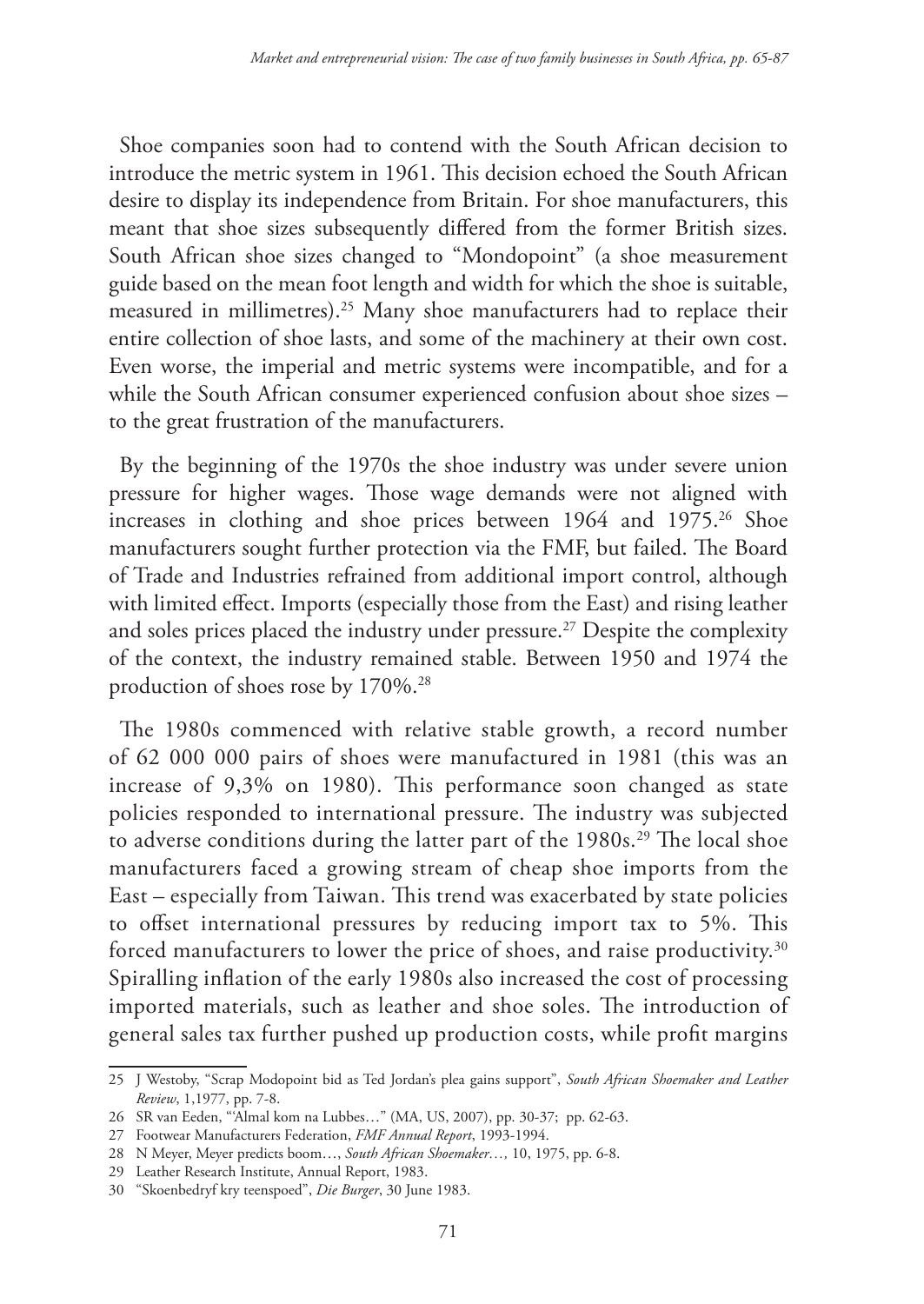remained under pressure.<sup>31</sup>

By 1985 31% of shoes sales in South Africa were imported. This trend contracted the market for local shoes by 1987, especially ladies shoes were significantly affected.<sup>32</sup> Growing international pressures (sanctions) complicated state policies to pay attention to the plight of shoe manufacturers. In 1988 the FMF expressed a lack of confidence in the state's ability to protect the shoe industry from the economic precipice. Although a record production of 65,4 million pairs of shoes were manufactured in 1989, the FMF anticipated negative growth by 1990. The FMF was vindicated. Lower production levels were attributed to industrial action and unresolved labour matters.<sup>33</sup>

Imported shoes competed with the local industry since the 1920s, but this could not prepare local manufacturers to the new onslaught of imports during the 1990s. When South Africa re-entered global markets after 1990, the new ANC-led government took a pro-Chinese policy stance. South Africa subsequently pursued an active policy to establish trade relations with mainland China. As signatory to the Uruguay Round of the trade negotiations in 1993, tariff protection for South African industries were phased out systematically. Local industries either had to improve competitiveness through new technology and higher productivity, or face outperformance by international competitors.<sup>34</sup>

The contribution of the domestic shoe industry to GDP contracted substantially between 1970 and 2015. The contribution of footwear manufacture to GDP fell from an all-time high in 1980 to a low point in 2010. However, throughout the period 1970 to 2015, footwear importation rose and exports from local production contracted.35

<sup>31</sup> B Heilbuth, "Slow-down", *South African Shoemaker and Leather Review*, 10, 1981, pp. 1-2.

<sup>32</sup> Footwear Manufacturers Federation, *FMF Annual Report*, 1988-1989.

<sup>33</sup> R Waters, "Industry numbers and predictions", *South African Shoemaker & Leather Review,* 6, 1990, pp. 2-4.

<sup>34</sup> G Jonsson &A Subramanian, "Dynamic gains from trade: Evidence from South Africa", *IMF Staff Papers,*  48(1), 2001, pp. 197-224.

<sup>35</sup> FP&M, "A profile of the clothing, textiles, footwear and leather sub-sectors December 2014" (available from http://www.fpmseta.org.za/downloads/FPM\_sub-sector\_clothing\_textiles\_footwear\_leather\_final.pdf, as accessed on 15 October 2017); L Edwards and R Jenkins, The impact of Chinese import penetration on the South African Manufacturing Sector, *The Journal of Development Studies*, 4(51), 2005, pp. 447-463.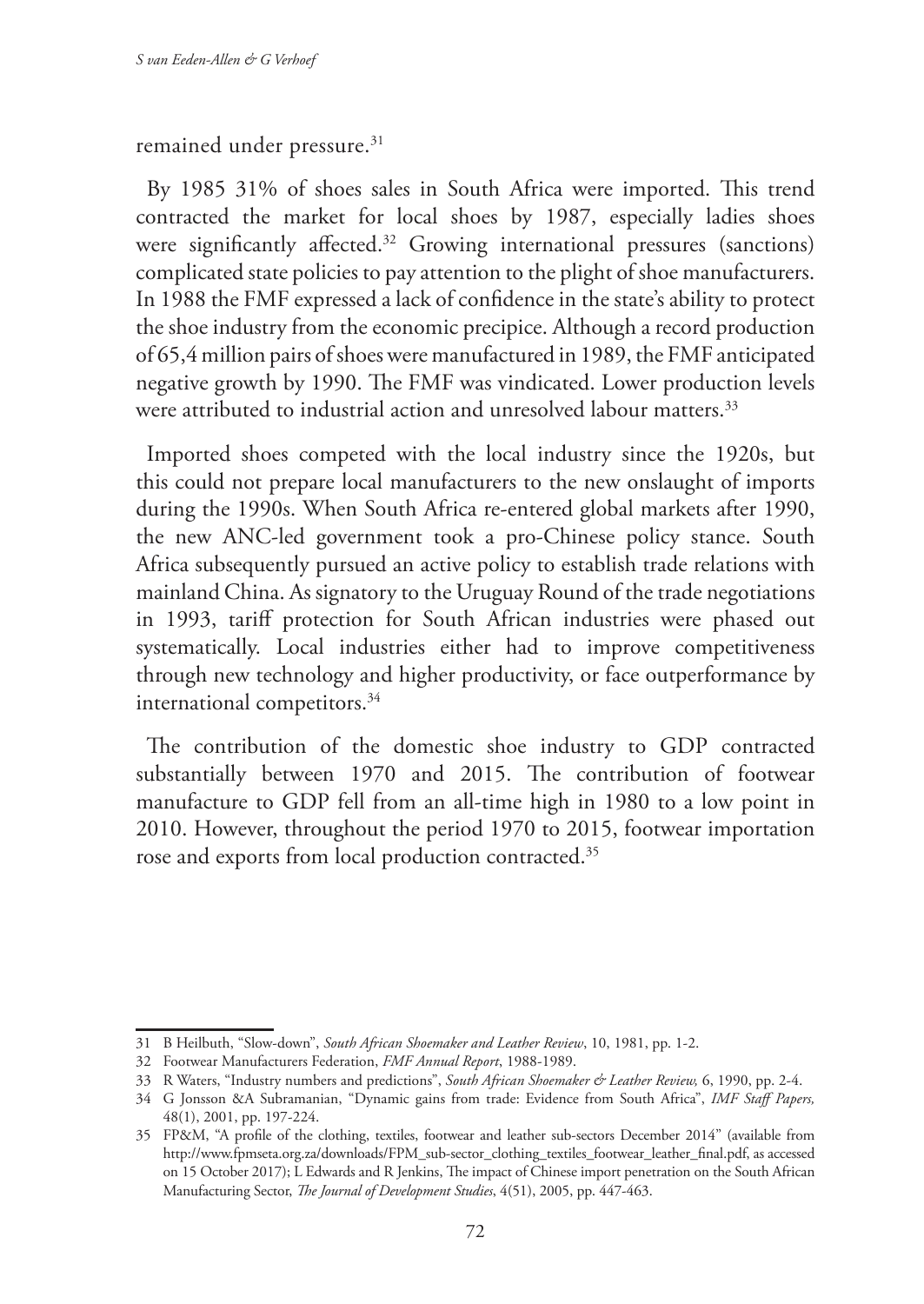

Image 1: Overview of the South African footwear production in numbers

Source: Available at StatsSA: http://www.statssa.gov.za/?page\_id=1859 and DTI-Eran: http://www. thedti.gov.za/ERPC/ERAN.jsp, as accessed on 1 November 2017.

#### **Chinese imports**

Since the late 1980s Chinese inroads into world trade and development, caused different market and popular responses. During the past 15 years Chinese presence in African trade and development projects rose systematically, making China Africa's largest trading partner. Between 2001 and 2011, the total value of Chinese exports to Sub-Saharan Africa rose from \$4.1 billion to \$53.3 billion.<sup>36</sup> Chinese foreign direct investment in African oil and other natural resources boomed, leading to rising investment in agriculture, manufacturing and service industries.37 As the traditional donors to Africa withdrew gradually, China stepped into this growing gap as the alternative source of foreign aid to African governments.<sup>38</sup>

South Africa's ideological predisposition towards China stimulated trade with South Africa, but also caused market disruption. Chinese trade either

<sup>36</sup> International Monetary Fund, *Direction of Trade Statistics* (Washington DC: International Monetary Fund, 2012).

<sup>37</sup> HG Broadman, *Africa's Silk Road: China and India's New Economic Frontier* (Washington, DC, World Bank, 2007); R Kaplinsky, and M Morris, "Do the Asian drivers undermine export-oriented industrialization in SSA", *World Development*, 36(2), 2008, pp. 254-273.

<sup>38</sup> L Edwards, and R Jenkins, "The competitive effects of China on the South African manufacturing sector", *DPRU Policy Brief for the World Bank Group*, PB 14/40, December 2014.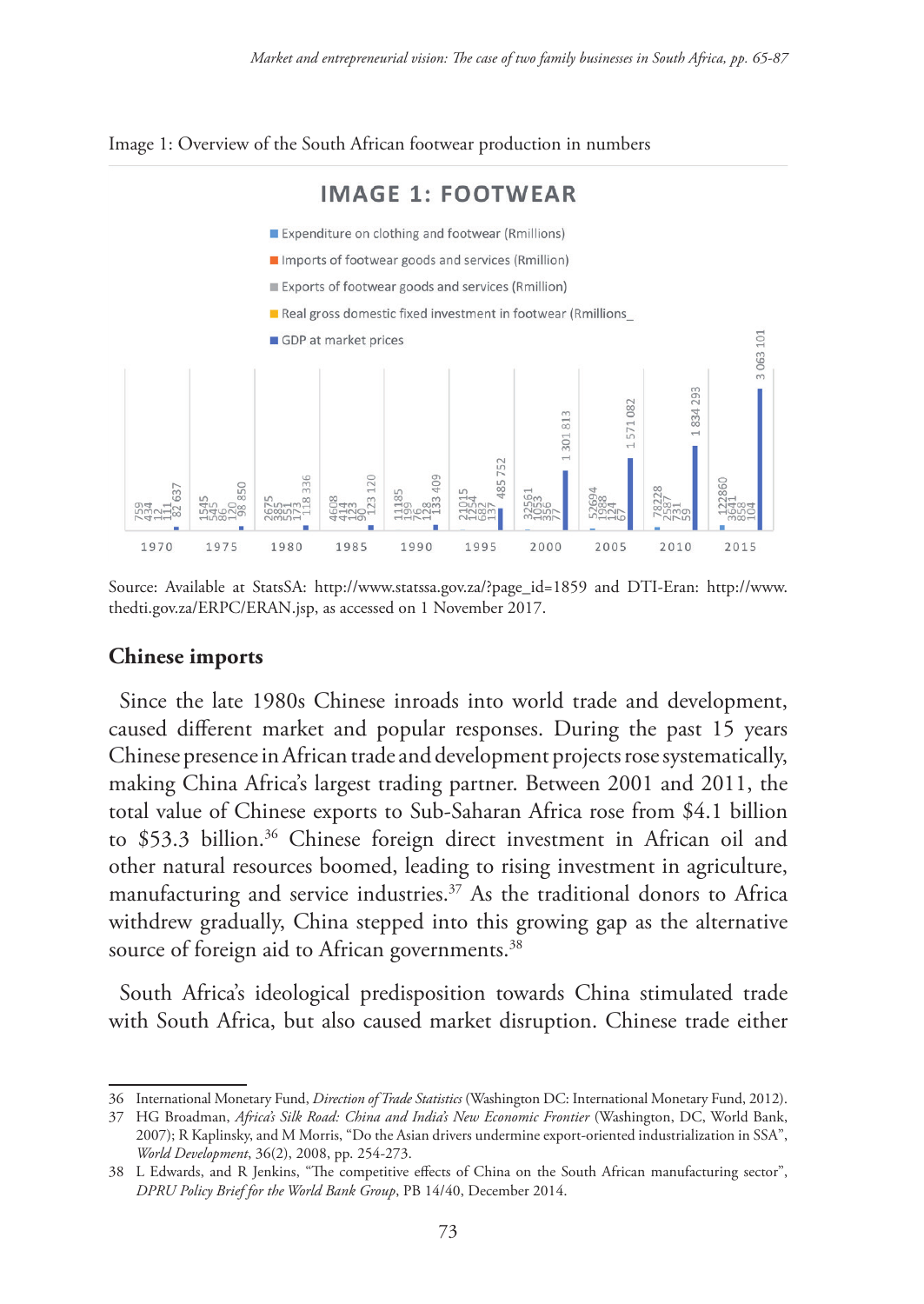has competitive or complementary effects.<sup>39</sup> The South African industry experience Chinese trade as competing local products out of the market. This impacted negatively on domestic manufacturing output and employment. Several industries, primarily textile and clothing manufacturing, experienced market contraction. The same occurred in the rubber, paper and metal industries.40 By 2010, Chinese exports to South Africa accounted for more than 50% of imports of knitted and crocheted fabrics, clothing, footwear and general household appliances.<sup>41</sup> In 2013 the Cape Clothing Association confirmed that China's share of South African clothing imports stood at 67% by value and 81% by volume. The next largest source of imported clothing, was Mauritius, with only 9% by value.<sup>42</sup>

| Image 2: Share of Chinese imports to total RSA footwear imports (%) |       |       |       |
|---------------------------------------------------------------------|-------|-------|-------|
| 1995                                                                | 2000  | 2005  | 2010  |
| 35,5%                                                               | 40,6% | 73,4% | 76,8% |

Source: L Edwards, and R Jenkins, "The competitive effects of China on the South African manufacturing sector", DPRU Policy Brief for the World Bank Group, PB 14/40, December 2014.

Chinese exports crowded out South African manufacturing, especially the textile, clothing and shoe manufacturing industries. Since China joined the World Trade Organisation in 2001, and more especially since December 2004 when the Multi-Fibre Agreement (which regulated the textile and clothing trade) ended, Chinese textile products dominated international markets.43 China is able to export tonnes of cheap clothing across borders – 28700 tonnes exported from the People's Republic in 2006.44 This placed serious constraints on local manufacturing. Chinese textile manufacturing competitiveness is contained in low labour cost, high productivity and low South African tariffs on imported fabric. The South African industry failed to keep abreast of technological innovation and labour productivity, causing

<sup>39</sup> R Kaplinsky, and M Morris, "Do the Asian drivers undermine…", *World Development*, 36(2), 2008, pp. 254- 273; L Edwards and R Jenkins , "The impact of Chinese import penetration on the South African manufacturing sector", *The Journal of Development Studies*, 4(51), 2005, pp. 447-463.

<sup>40</sup> L Edwards, and R Jenkins, "The competitive effects of China on the South African manufacturing sector", *DPRU Policy Brief for the World Bank Group*, PB 14/40, December 2014.

<sup>41</sup> L Edwards and R Jenkins, "The impact of Chinese import …", *The Journal of Development Studies*, 4(51), 2005, pp. 447-463.

<sup>42</sup> Cape Clothing Cluster, "Newsletter" (available at http://capeclothingcluster.org.za/newsletters/, as accessed on 10 October 2017).

<sup>43</sup> M Morris and G Einhorn, "Globalisation, welfare and competitiveness: The impacts of Chinese imports on the South African clothing and textile industry", *Competition and Change*, 12(04), 2008, pp. 355-376.

<sup>44</sup> Province of KZN, "Freight Databank" (available at http://www.kzntransport.gov.za/public\_trans/freight\_ databank/kzn/industries/shoesleather\_textiles\_and\_clothing/index\_xml.html, as accessed on 3 October 2017).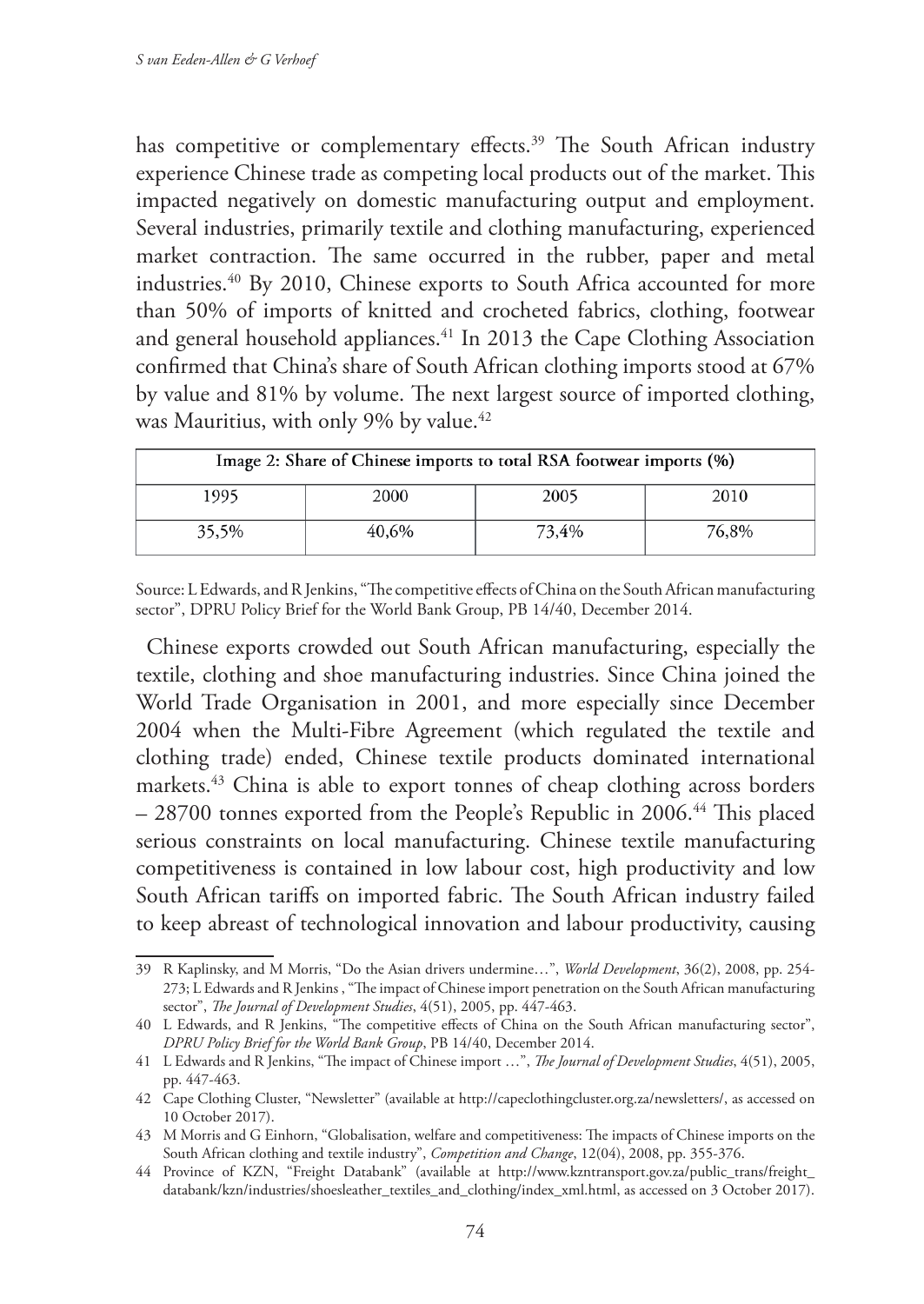overall inefficiency. 45

The South African government seemed loath to respond to local textile and shoe manufacturers' outcry about cheap imports. In 2005/6 the United States and European Union invoked safeguards against specific Chinese imports. Under pressure from its tripartite trade union partners (the ANC, COSATO and the South African Communist Party), the state finally signed a twoyear restraint agreement with China, imposing quotas on exports of specific clothing and textile products from 1 January 2007.<sup>46</sup> This was purportedly to offer local manufacturers an opportunity to catch up technologically and enhance competitiveness to stem the loss of employment opportunities. This was "too little, too late" action. Restricting Chinese imports did not improve productivity or deliver technological innovation. However, the South African clothing and shoe manufacturing industry managed some recovery. According to the SAFLIA (Southern African Footwear & Leather Industries Association) footwear manufacture increased from 25 million pairs in 1999 to 60 million pairs in 2014 - levels that had last been achieved in 1986.<sup>47</sup>

The ability to 'bounce back' is a function of the entrepreneurial capabilities of management. Some entrepreneurs perceive market developments as opportunities, whereas others see disaster. This speaks to the personality traits of entrepreneurs, as outlined by Mason and Harvey and the leadership and motivation to manage risk, as described by Leibenstein.<sup>48</sup> Furthermore, product focus and finding a niche market, link directly to profitability and a perseverance to remain competitive in an increasingly hostile environment.<sup>49</sup>

### **Entrepreneurial typologies – framework of analysis**

A nuanced contextualised understanding of the nature of entrepreneurship,

<sup>45</sup> Hong Kong Trade and Development Corporation, "South Africa: A clothing industry at a crucial crossroads", 6 January 2015.

<sup>46</sup> L Edwards and R Jenkins , The impact of Chinese import penetration on the South African manufacturing sector, *The Journal of Development Studies*, 4(51), 2005, pp. 447-463.

<sup>47</sup> Southern African Footwear & Leather Industries Association: Saflia Chairman Report 2014 (available at http:// saflia.co.za/directors-report/?preview=true, as accessed on 3 October 2017).

<sup>48</sup> C Mason and C Harvey, Entrepreneurship: Contexts, opportunities and processes*, Business History*, 55(1), 2013, pp. 1-8; H Liebenstein, Entrepreneurship and development, *American Economic Review*, 58, 1968, pp. 72-83.

<sup>49</sup> ME Porter, *Competitive Strategy* (The Free Press, New York, 1998); E Parrish and N Cassill and W Oxenham, Niche market strategy in the textile and apparel industry, *Journal of Fashion Marketing and Management*,10(4), 2006, pp. 420-432; E Parrish and N Cassill and W Oxenham, Niche market strategy for a mature marketplace, *Marketing Intelligence & Planning,* 24(7), 2006, pp. 694-707; SC Parker, *The Economics of Entrepreneurship.* (Cambridge, Cambridge University Press, 2009).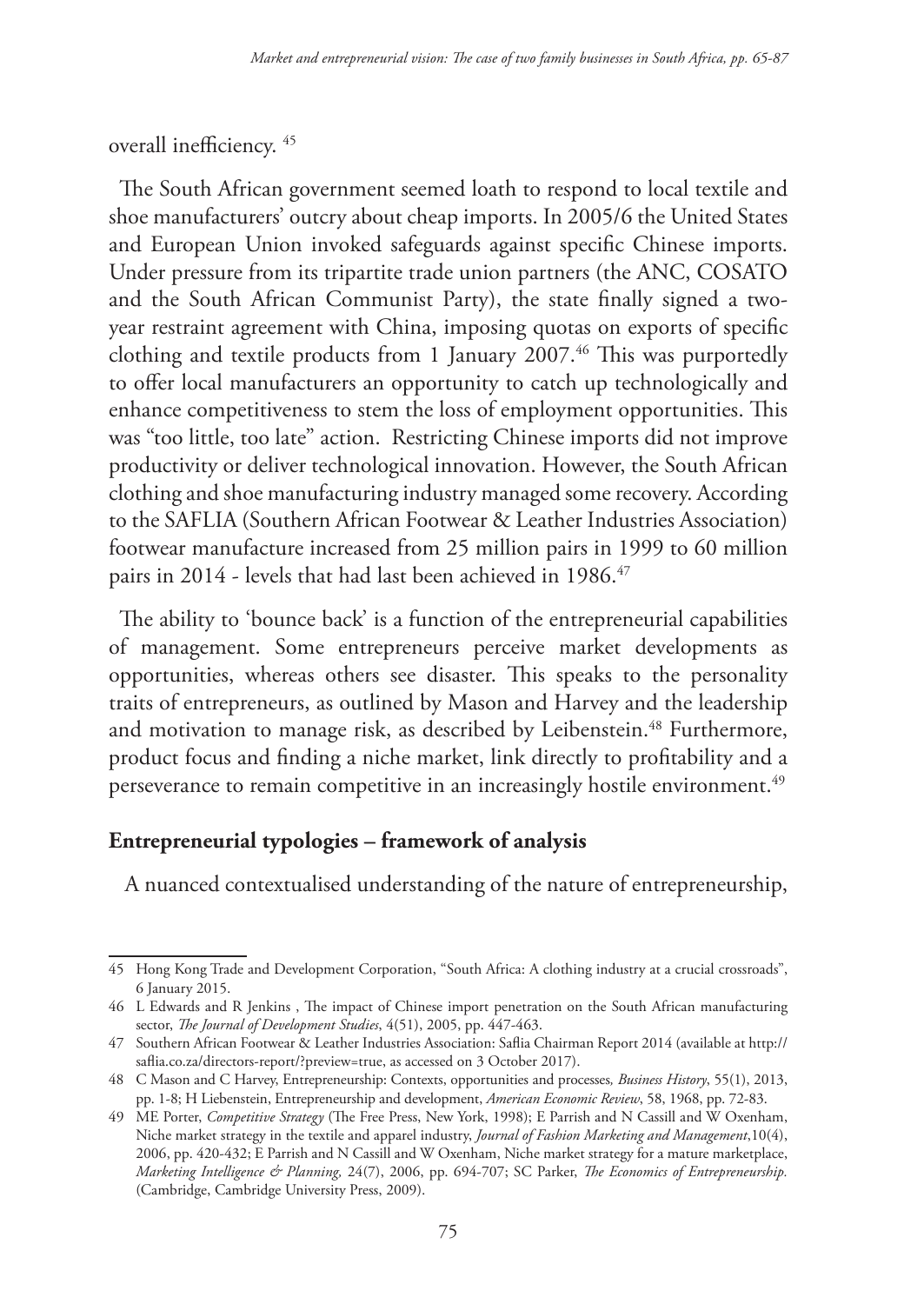the person and the institution emerged from theory and empirical studies.<sup>50</sup> Cantillon saw an entrepreneur as an *arbitrageur* or speculator, conducting exchanges and bearing all the risk of buying at certain prices and selling at uncertain prices.<sup>51</sup> The Cantillon entrepreneur was not an innovator, but an intelligent, perceptive person willing to take risks<sup>52</sup> and described by  $Say<sup>53</sup>$ as the controller of the factors of production.<sup>54</sup> Say sees the entrepreneur as the middleman, the co-ordinator of factors of production. Such a person has personal characteristics such as judgement, perseverance and experience, all of which are combined in one person to be a resourceful, knowledgeable person equipped with experience to overcome the 'unexpected' and exploit (use) existing knowledge.<sup>55</sup>

These early interpretations emerged from the context of agricultural production. Later Frank Knight distinguished between risk and uncertainty: risk is insurable, but uncertainty is not.<sup>56</sup> The entrepreneur receives profit as reward for bearing the uninsurable risk. The entrepreneur is self-confident, venturesome and has foresight, which are non-tradeable characteristics complementary to other productive assets. The entrepreneur prefers to own rather than lease the latter and therefore establishes his/her own firm. The Austrian school expanded on the idea of the entrepreneur as *arbitrageur* by describing the entrepreneur as a middleman, a person 'discovering' price in a market economy for themselves (by buying at low prices and selling at high prices, thus making profit) by being alert to profitable opportunities. The "alert" entrepreneur exercises judgement in decision-making, applying judgement about expected/anticipated future prices.<sup>57</sup> Entrepreneurship operating between markets and factors of production, is positioned, according to Casson et al. at the "low-level" of the phenomenon.<sup>58</sup>

<sup>50</sup> F Amatori, Entrepreneurship, *Imprese e Storia*, 34, 2006, pp. 233-267; F Amatori, Entrepreneurial Typologies in the History of Industrial Italy: Reconsiderations, *The Business History Review,* 85(1), 2011, pp. 151-180; M Casson, *The entrepreneur: An economic theory* (Oxford, Martin Robertson, 1982); C Mason and C Harvey, Entrepreneurship: Contexts, opportunities and processes, *Business History*, 55(1), 2013, pp. 1-8; SC Parker, *The economics of entrepreneurship* (Cambridge, Cambridge University Press, 2009).

<sup>51</sup> R Cantillon, *Essay on the nature of commerce in general* (Piscataway, NJ, Transaction Publishers, 2009). Original French edition, 1755.

<sup>52</sup> M Casson, B Yeung, A Basu and N Wadeson, *The Oxford handbook of entrepreneurship* (Oxford, Oxford University Press, 2008); SC Parker, *The Economics of Entrepreneurship* (Cambridge, Cambridge University Press, 2009).

<sup>53</sup> J Say, *A treatise on political economy* (New York, Cosmo Classics, 2003). Original French Edition 1803.

<sup>54</sup> C Mason and C Harvey, Entrepreneurship… , *Business History*, 55(1), 2013, pp. 1-8.

<sup>55</sup> SC Parker, *The economics of entrepreneurship,* p. 33.

<sup>56</sup> FH Knight, *Risk, uncertainty and profit* (New York, Harper and Row, 1921).

<sup>57</sup> MC Casson, *The entrepreneur: An economic theory* (Cheltenham, Edgar Allen, 1982, Reprint, 1991).

<sup>58</sup> MC Casson et.al., *The Oxford handbook of entrepreneurship*.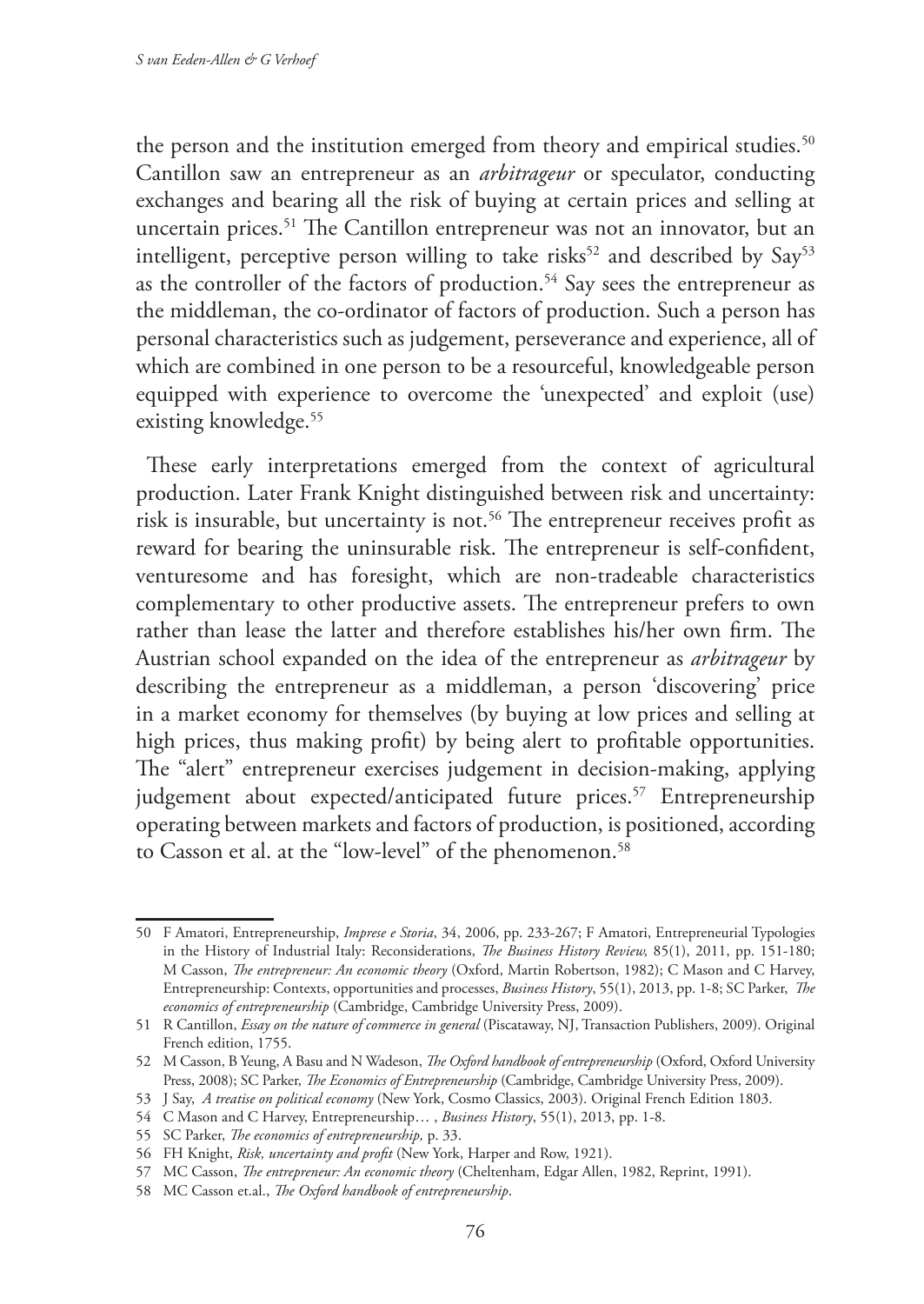The personality or nature of the entrepreneur is core to the understanding of the phenomenon. Traits such as ambitious drive for achievement, control, propensity to take risk, courage, leadership and sometimes "deviant" or socially marginalised, which then motivates the entrepreneur to set up his/her own firm.59 The debates about entrepreneurship moved from the emphasis on personality to the application of more cognitive models of human behaviour emphasising the perception of self-efficacy (the belief that the entrepreneur has the capability to organise, execute and manage the task), thus a belief in the entrepreneur's ability to succeed, and the intention to perform the task. Knight thus saw the entrepreneur not as "born", but as an opportunist who can succeed when risk-adjusted returns are favourable.<sup>60</sup> This underlines the leadership role and motivation as a personal trait of an entrepreneur. An entrepreneur must have the ability to bring about gradual change to existing products and processes, through a combination of leadership motivation, the ability to resolve crises and risk-taking.<sup>61</sup> The entrepreneur thus applies his/her personal traits or characteristics to the context to manage risk. This development led to the focus on the environment in which an entrepreneur might succeed. The emphasis on the institutional environment of operations point towards the inherited qualities of entrepreneurs, but later emphasis on entrepreneurial "opportunities" allowed for the so-called "self-made" entrepreneur. This is a person who, through education creates and improves the environment or given context, and through ambition and self-belief, succeeds.<sup>62</sup>

The last broad category of entrepreneurship is that of innovation and creative destruction, as put forward by Schumpeter.<sup>63</sup> The context of Schumpeter's conceptualisation of an entrepreneur is an innovator who does not operate within conventional technological constraints, but develops new technology or processes, which brings about structural changes in the economy. Schumpeter's view of entrepreneurship was on the 'high level' of the concept, thus considering the entrepreneur as the hero, the innovator, the person who acts to shift the paradigm altogether.64 The changed technology, organisation or process then becomes the new norm, which is the subject

<sup>59</sup> C Mason and C Harvey, Entrepreneurship…, *Business History*, 55(1), 2013, pp.1-8.

<sup>60</sup> SC Parker, *The economics of….* (Cambridge, Cambridge University Press, 2009), p. 33.

<sup>61</sup> H Liebenstein, Entrepreneurship and development, *American Economic Review*, 58, 1968, pp. 72-83.

<sup>62</sup> M Casson et.al., *The Oxford Handbook of Entrepreneurship* (Oxford, Oxford University Press, 2003), p. 5.

<sup>63</sup> JA Schumpeter, *The theory of economic development* (Translation Redvers Opie), (Cambridge MA, Harvard University Press, 1934); JA Schumpeter, *Business Cycles* (New York, McGraw Hill, 1939), JA Schumpeter, The creative response in Economic history, *The Journal of Economic History,* 7, 1974, pp. 149-159.

<sup>64</sup> M Casson et.al. *The Oxford Handbook of Entrepreneurship* (Oxford, Oxford University Press, 2003), p. 3.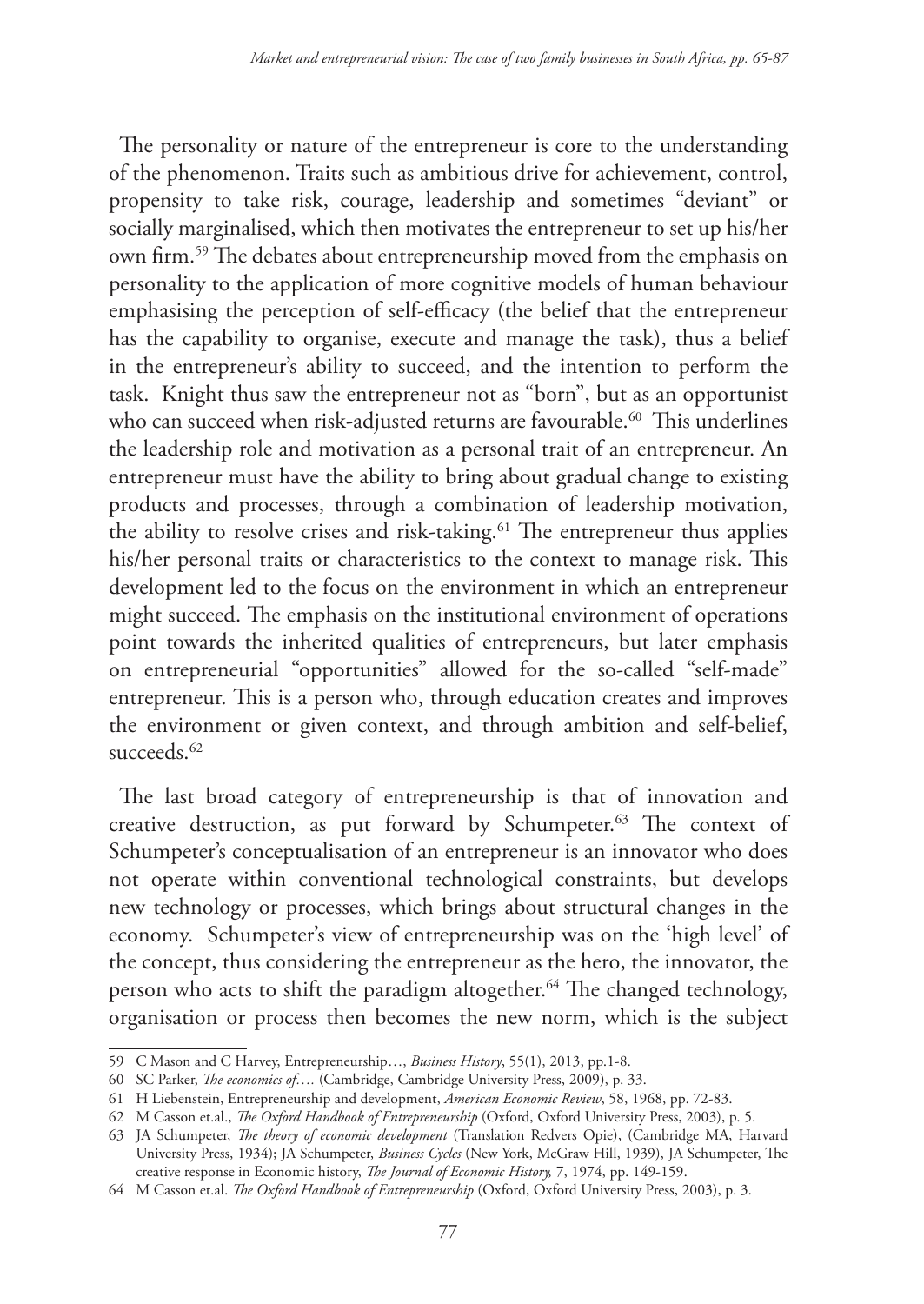of subsequent innovation, leading to "creative destruction" or yet further innovation. Schumpeter identified innovation in five main types of "new combinations": new products, new processes of production, the development of new export markets, the discovery of new sources of raw material supply, and the creation of new forms of institution, such as cartels, monopolies or the breaking up of monopolies. The entrepreneur is therefore not primarily the risk taker, but the single capitalist – be that the manager, the team or even a political entity.65 Amatori explains the entrepreneur in the organisation as manager, as potentially the 'entrepreneurial paradox'. This means that the bureaucratic structure and routines of an organisation might be perceived as inhibiting entrepreneurial innovation,<sup>66</sup> but Galambos et al pointed to middle management (a business unit strategy) as innovators of knowledge, where innovation is applied to new conditions on a day-to-day basis.<sup>67</sup> Alfred D Chandler Jr's emphasis on management did not ignore the entrepreneur, but pointed to the "entrepreneurial decisions" in the corporation. In *Strategy and Structure* Chandler explained the role of the entrepreneur as that of creating a wide managerial hierarchy, which is a prerequisite for the competitiveness of the corporation and the latter is again imperative for optimal economic growth.68 Management investment in technological innovation will ultimately secure economies of scale and scope. Amatori explains: "Therefore there is an explicit connection between the entrepreneurial act that gives birth to vast organisations in the branches in which it is possible to exploit economies of scale and scope and the wealth of nations".69

Galambos captured the broad concept of "entrepreneurial culture" by referring to the specific efforts of a person to combine land, labour, capital and knowledge in the creation of profitable, growth-inducing economic activity that has some aspect of novelty.70 This encapsulation of the broader context of entrepreneurial operation, is suitable to the case studies discussed below. Entrepreneurial activity is supported by a "culture" of nurturing such enterprise. It is not only the big, creatively destroying innovation that characterises entrepreneurship, but also action in the "humble sites" across a

<sup>65</sup> JA Schumpeter, *Business Cycles* (New York, McGraw Hill, 1939); F Amatori, Entrepreneurship, *Imprese e Storia*, 34, 2006, pp. 233-267.

<sup>66</sup> F Amatori, "Entrepreneurship", *Imprese e Storia*, 34, 2006, pp. 240-241.

<sup>67</sup> L Galambos, C McKenna and J Sturchi, "Managers: The dynamics of middle management" (Paper, The International Colloquium Entrepreneurs and managers, Milan, 2002), pp. 1-43.

<sup>68</sup> AD Chandler*, Strategy and structure: Chapters in the history of the industrial enterprise* (Cambridge, M.I.T. Press, 1962).

<sup>69</sup> F Amatori, Entrepreneurship, *Imprese e Storia*, 34, 2006, p. 244.

<sup>70</sup> L Galambos, The entrepreneurial culture and the mysteries of economic development, *Essays in Economic and Business History,* 36(1), pp. 1-30.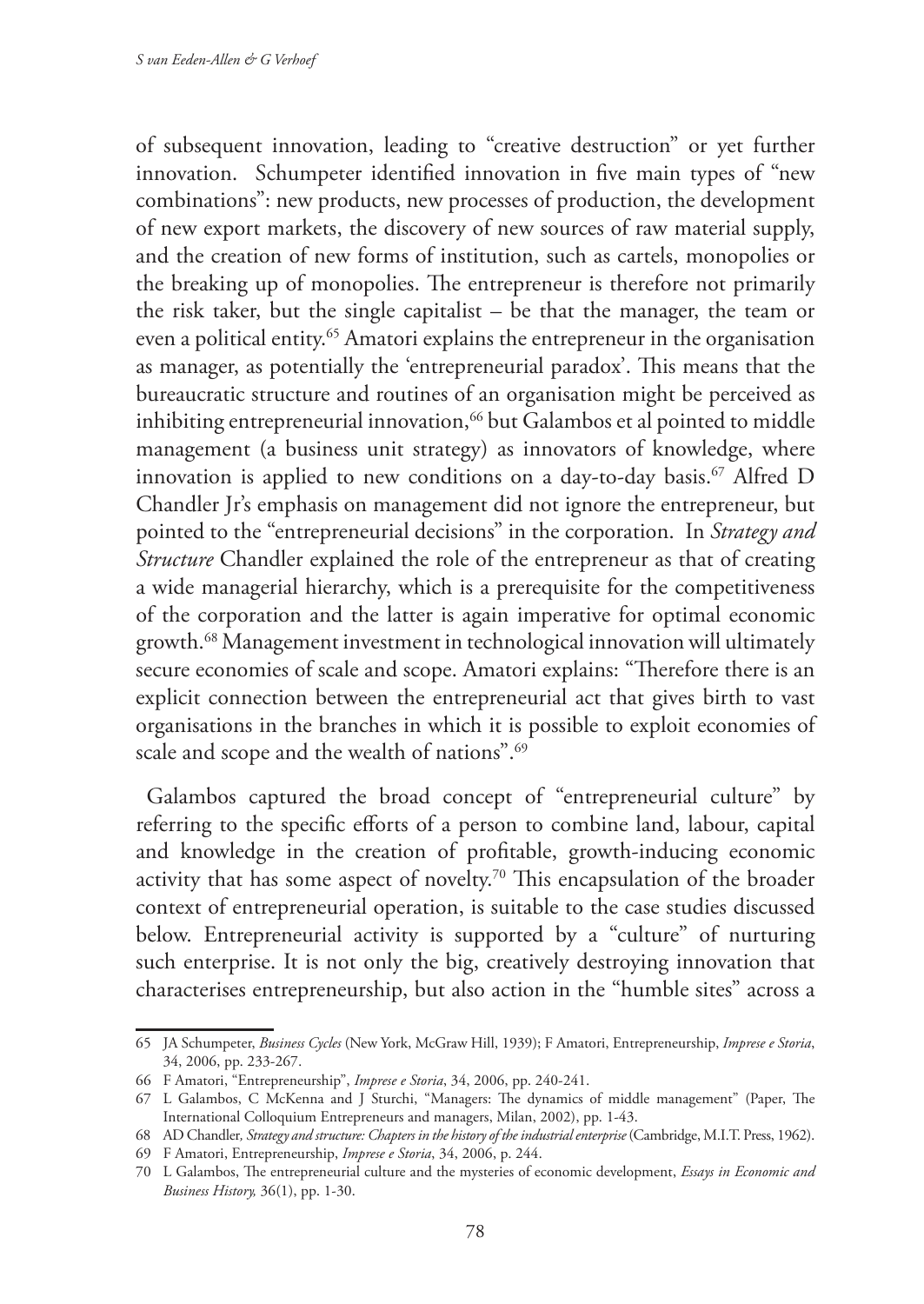broader range of economic activity. Without denying the fundamental role of accommodating public sector, Galambos emphasises the centrality of a vigorous locally-oriented commercial sector and a broad-based entrepreneurial search process and sustaining culture.

Finally, entrepreneurial opportunity is an important aspect of the entrepreneurial environment. Entrepreneurial opportunities are either created by the Schumpeterian disruption following technological innovation or other contextual changes, or on account of poor market participation, according to Kirzner. The attention to opportunities addresses questions such as why some people see/spot such opportunities and other not. This alludes to the characteristics of entrepreneurs, such as knowledge, alertness, networks, business experience, or the calculation of benefits exceeding cost, etc. Why do some individuals exploit opportunities and others not? What is the influence of context on the identification and successful response to opportunities? This refers to knowledge conditions, industry life cycles, the structure of industry or the institutional environment.<sup>71</sup>

## **AP Lubbe en Seun (Edms) Bpk.** *AP Lubbe & Son, (Pty) Ltd.*

AP Lubbe en Seun (Edms) Bpk was a family business, spanning three generations of shoe manufacturing during the early years of industrial development of South Africa. In 1918, as local industrialisation received a sympathetic ear from the state, Andries Petrus Lubbe started a bridle and shoe repair business on Bird Street in Stellenbosch. He was born with a clubfoot and taught himself to make his own shoes from primitive lasts on the farm where he grew up. Andries Lubbe qualified as a bridle maker, but never lost his keen interest in the shaping of shoes. When motor cars became a more familiar sight and fewer horse-drawn carts were seen on the roads around the early 1920s, Lubbe realised that he needed to apply his skills to a different line on leather work. He decided to specialise in shoe repairs and established "Lubbe se Skoenhospitaal" (*Shoe hospital*) on a new premises in Plein Street, Stellenbosch. This proved to be a very successful entrepreneurial strategy. Inspired by the success and the fact that it was becoming increasingly difficult to buy ladies shoes during the war, Lubbe embarked on shoe manufacturing since 1940. Since he had little experience in shoe design, the shoes were ordinary and simple leather shoes, hand-tooled

<sup>71</sup> C Mason and C Harvey, Entrepreneurship…, *Business History*,55(1), 2013, pp.1-8.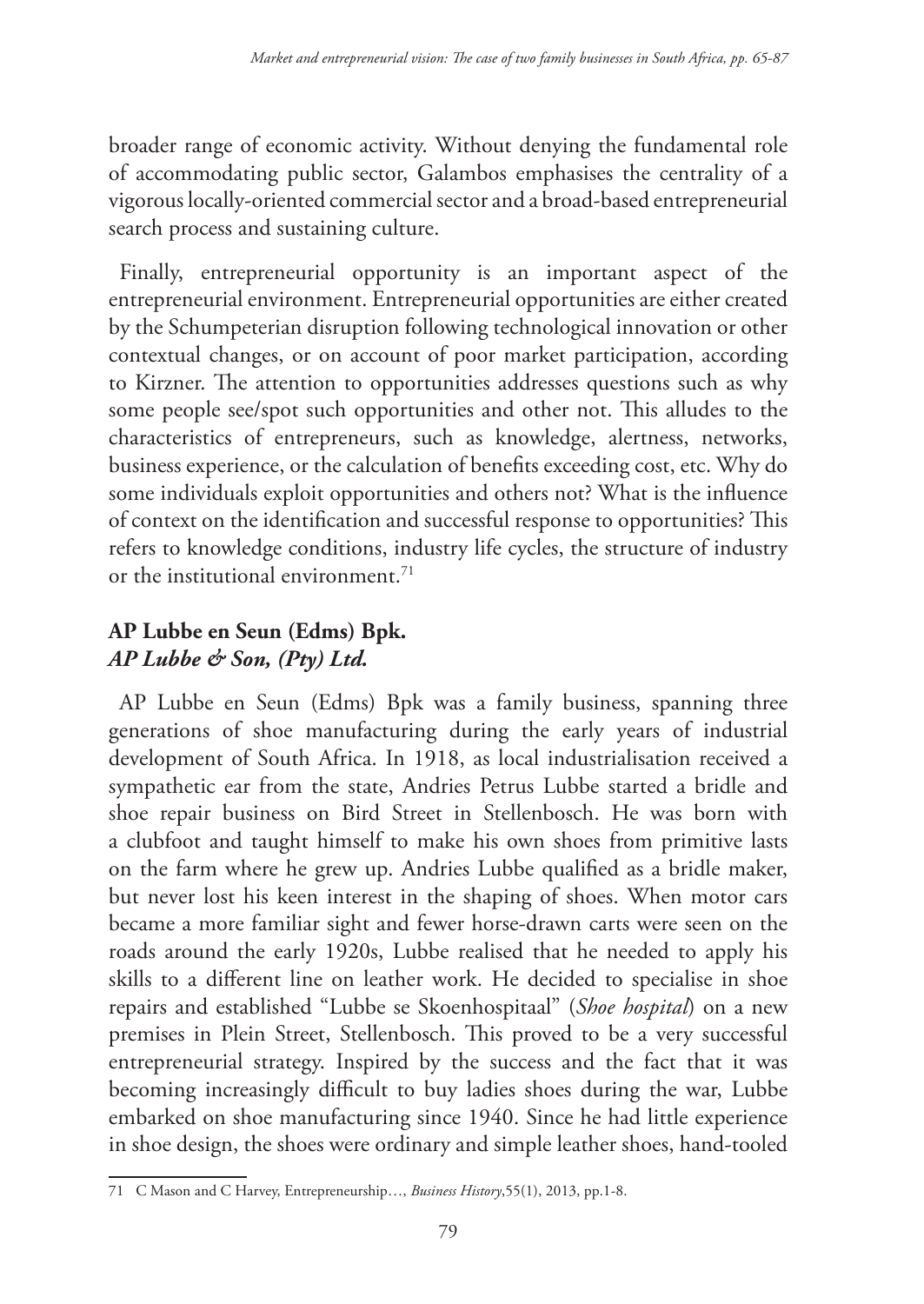sandals for ladies – apparently the female students were rather partial to a pair of Lubbe's "Sondale" – supplemented by quintessential "velskoene". Lubbe's reputation as a master of his craft ensured sustained business flows after the war.<sup>72</sup> The state awarded him a contract to supply shoes to prisoners.<sup>73</sup> During the inauguration of the Voortrekker Monument in 1949 a renewed demand for "velskoene" kept Lubbe firmly in business.74 The trade and the business caught the imagination of Lubbe's son, Willem, who joined the business after the war. The next generation Lubbe had inherited the "entrepreneurial spirit", fostering in him an ambition to take the family enterprise to a next level. In 1948 after Willem had completed his training in shoe technology in Britain, Lubbe registered the enterprise officially. The company later produced more sophisticated shoes, which included gentlemen's dress shoes and everyday brogues, soon to make up the bulk of production.75

The business operations remained in the original premises in Stellenbosch still a small and primitive workshop, but Willem Lubbe aspired to build the concern into a much larger enterprise. In 1956 Lubbe opened a shoe factory in an industrialised area of Stellenbosch. This move ushered in an era of mass production and mechanisation of shoe manufacturing. Andries Lubbe was a strong single-minded owner-manager of the company. His business was successful in diversifying production and benefitted from the economic boom of the post-war era, persisting throughout the 1960 and 1970s. He passed away in 1970. Willem Lubbe, the second generation Lubbe, succeeded his father as the sole owner of the family business.<sup>76</sup>

By 1976 André Lubbe, Willem's only son, joined the business as the third generation Lubbe. Family dynamics were therefore positive in securing sibling succession. The volatility in the local political and economic environment towards the late 1970s and 1980s, complicated the business environment for

<sup>72</sup> The University of Stellenbosch is one of South Africa's premium tertiary institutions, a university town located in the historical Boland district of the Western Cape. Starting out with four faculties (Science, Education, Arts and Social Sciences, and AgriSciences), 503 students and 40 lecturing staff on 2 April 1918, Stellenbosch University today is home to 10 faculties, a vibrant and cosmopolitan community of more than 30 000 students and 3000 staff members, spread over five campuses.

<sup>73</sup> SR van Eeden, "'Almal kom na Lubbes'…", pp. 17-18.

<sup>74</sup> The Voortrekker Monument was built to commemorate the so-called Groot Trek ("Great Trek") undertaken during the 1830's by pioneering Boer families who fled British rule in the Cape colony and settled in the North of the country. For the celebration of the centenary of the Great Trek in the 1930's the corner stone of the enormous building was laid and with it initiated a renewed interest and pride in Afrikaans culture. During the inauguration of the monument thousands of people dressed like Voortrekkers (including wearing vellie shoes) attended the celebrations.

<sup>75</sup> SR van Eeden, "'Almal kom na Lubbes'…", pp. 24, 29-30.

<sup>76</sup> SR van Eeden, "'Almal kom na Lubbes'…", p.48.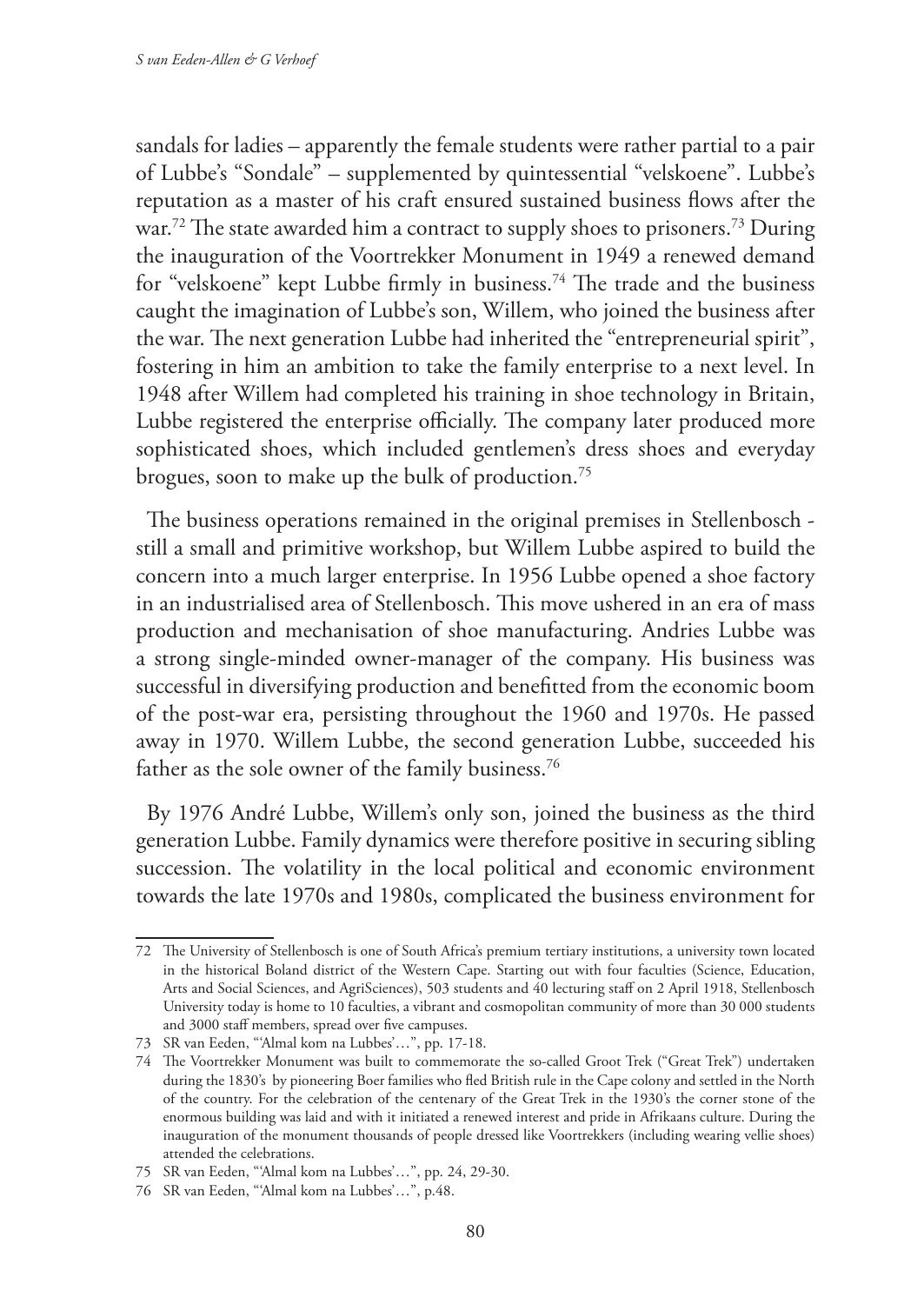a local footwear manufacturer. Sales declined consistently for a period of 5 years. André Lubbe had acquired a sound background in the shoe industry and the business of shoe manufacturing from growing up in the factory, studying BCom at Stellenbosch University and completing the qualification of "Associate of the British Boot and Shoe Institute".77 He decided to focus the business on a particular niche market, namely the manufacturing of hiking boots, sold under the trademark of "Trailbuster". Initially the new product under the new trademark seemed successful. The 1980s was a time when outdoor activities and hiking became fashionable. Protective tariffs shielded local manufacturers from imported specialised hiking shoes from Europe or the USA. By the early 1990's after the signing of the Uruguay trade agreement, the company started floundering. While seeking to develop a niche market, Lubbe's was confronted by the technological development in the hiking boot market. This technological innovation included that use of new durable lightweight and water resistant materials to enhance agility in outdoor movement and experience. Lubbe's heavier leather boots did not have the same appeal as some of the Eastern-manufactured boots, such as the brand name Hi-Tec. Lubbe's also failed to compete in pricing. An article in the local outdoors magazine, *Getaway*, noted that a pair of Lubbe "Trailbuster" hiking boots cost R580.00 compared to R399.00 for the more fashion-conscious Hi-Tec boots.78

By 1994 André Lubbe turned his attention to foreign markets by establishing Lubbe International. This company exported hiking boots to Europe, targeting countries with a hiking culture such as Germany, Austria, Switzerland and the Netherlands. There was wisdom in a strategy to target European buyers with a stronger currency and higher living standards, but the exercise met with a lukewarm response. Lubbe lost sight of the fact that European buyers were more sophisticated than South African consumers and could choose from a wide selection of different hiking boots supplied by specialised European manufacturers (especially from Germany). By 1999 Lubbe's experienced serious liquidity constraints. The hiking boots of Lubbe International failed to capture a significant international market. Internally, crippling fraud by an employee undermined a sustainable future. The company sold different brand names to other shoe manufacturers – amongst others, KZN footwear manufacturer Corrida shoes. In 2001, the doors of AP Lubbe and Son (Pty)

<sup>77</sup> SR van Eeden, "'Almal kom na Lubbes'…", p. 55.

<sup>78</sup> Editorial, "Put your foot in it", *Getaway Magazine,* February 1997, pp. 106-113.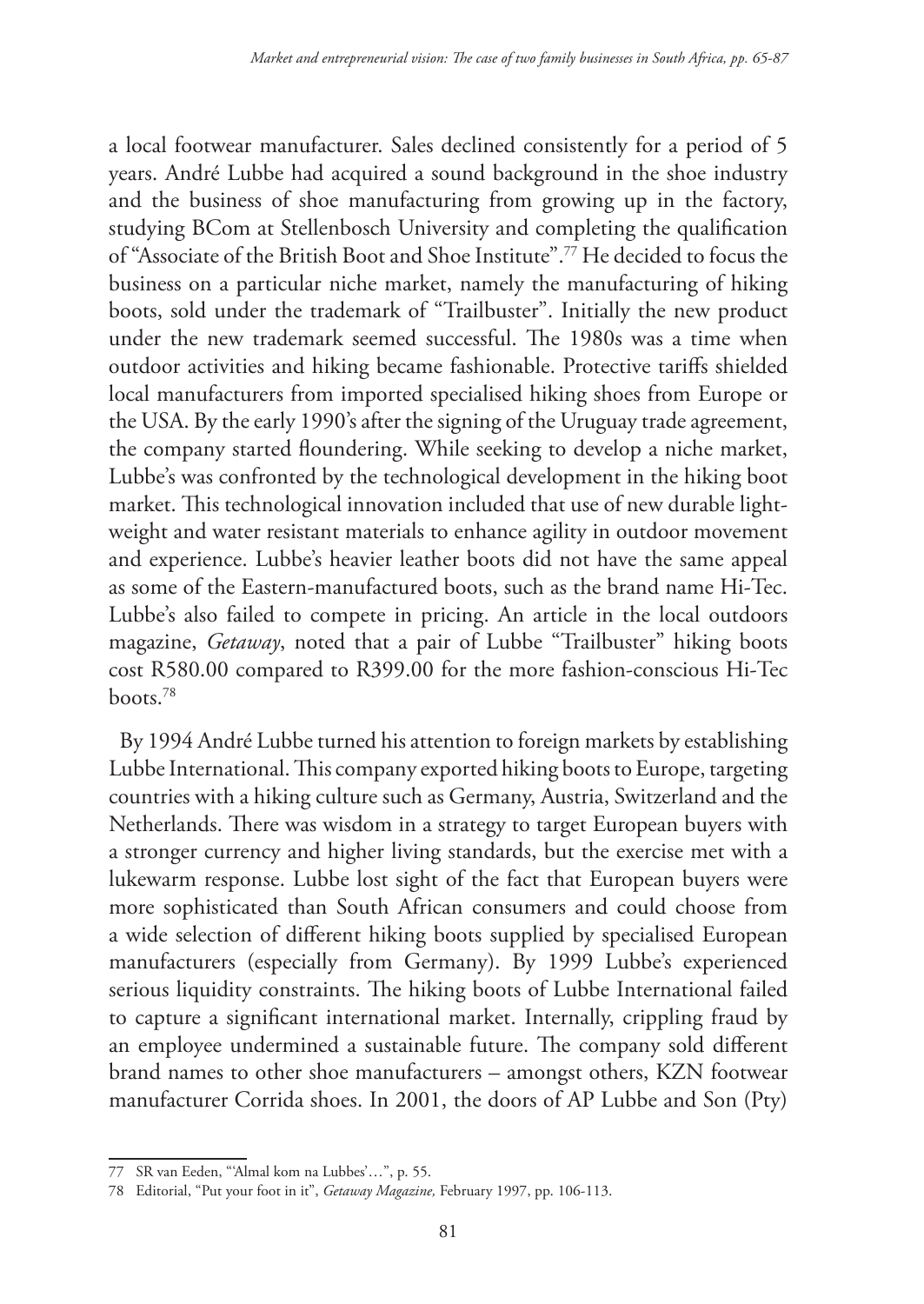#### Ltd closed.79

Lubbe's was unsuccessful in establishing a niche market for its boots. The strategy to operate within the parameters of a niche market, was not well conceptualised from the start. Kotler noted that a successful niche market strategy depended on the following:<sup>80</sup>

- That the niche customers have a distinct set of needs:
- That the customer is willing to pay a higher/ premium price to satisfy their needs;
- That the specific niche is not likely to attract competitors or has been satisfied;
- That the manufacturer achieves economies of scale through specialisation;
- That the niche market has scope for profit and further growth.

Lubbe's did not comply with these market conditions. The product choice implied massive capital outlay, which the company could not afford. The necessary market research into international consumer taste, which the company failed to do. This left the company with a mismatch between specialisation and capital requirements. There was a distinct element of misfortune for Lubbe. The timing of the internationalisation strategy was inopportune: Chinese manufacturers had already commenced dumping cheap substitute footwear on the market.<sup>81</sup>

### **Corrida shoes: Tsonga**

Peter Maree was at a loose end after finishing a BEcon degree at Stellenbosch University in 1970. He was offered a two-year management trainee programme at the Panther Shoe Company and, after visiting the factory, was excited by the idea of making shoes. After completing the trainee programme he went to the UK to gain international experience in shoe manufacturing.<sup>82</sup> He gained valuable experience, worked in shoe factories as general dogsbody and had the opportunity to acquire design and development experience. His understanding gained from observing the developments in international shoe manufacturing. To supply the market with good quality shoes, he acquainted himself with markets outside South Africa. On returning to South Africa he entered the employment of various shoe manufacturing companies, gaining

<sup>79</sup> Suzanne van Eeden collection, Interview, Andre Lubbe (last CEO of AP Lubbe and Son (Pty) Ltd, Strand), 19 April 2006.

<sup>80</sup> P Kotler, *Marketing Management* (Prentice-Hall, Upper Saddle River, NJ, 2003), p. 234.

<sup>81</sup> The failure of a company is more than just a trite coincidence and the authors acknowledge that although Lubbe's failure is in most part due to a lack of timeous adapting to radically altered market conditions (although this was the explanation offered by both Willem and Andre Lubbe).

<sup>82</sup> G Kriel, "A shoe business with a different beat", *Finweek*, 23 February 2017, pp. 37-38.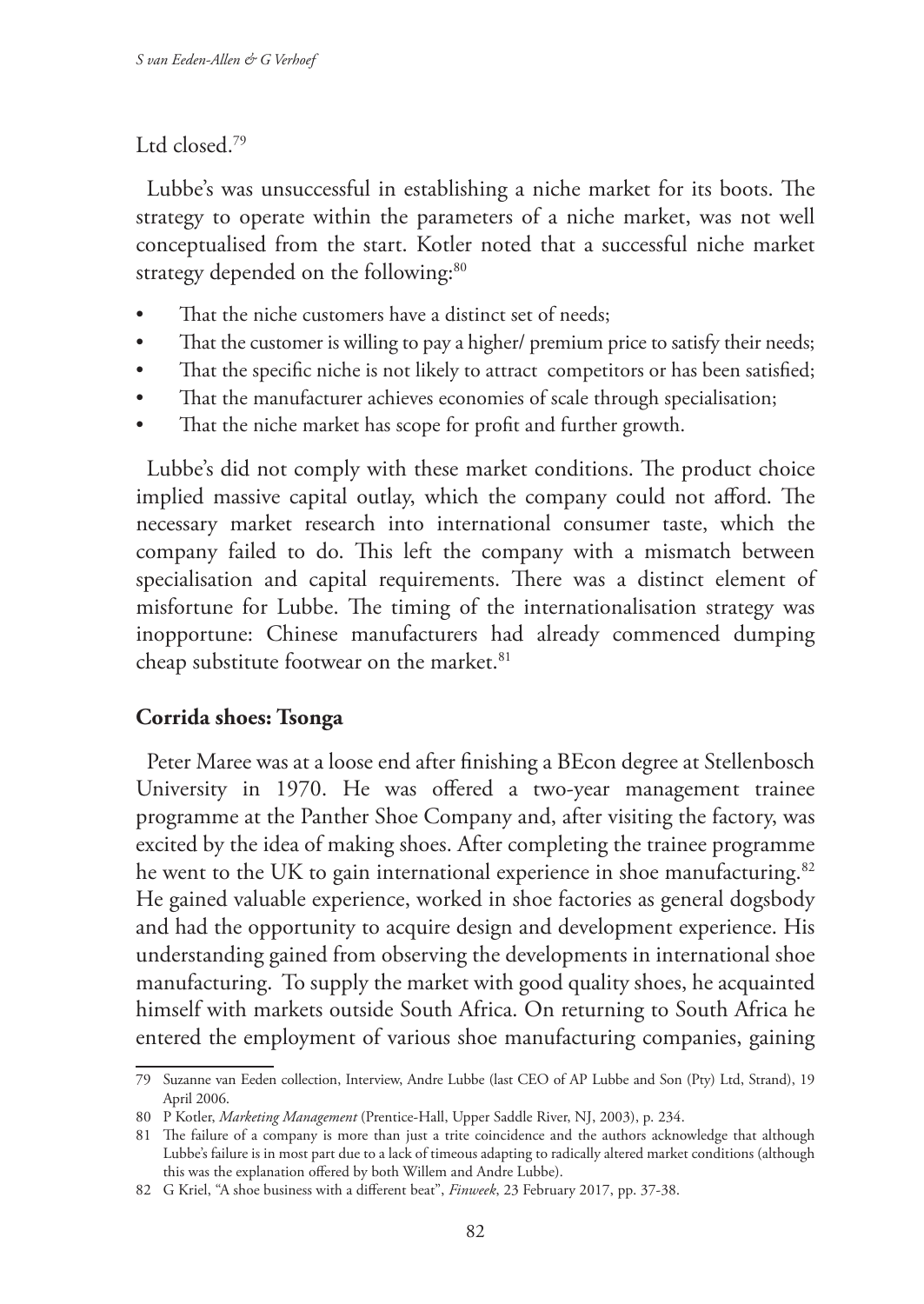experience in product development, marketing and brand management.<sup>83</sup>

Maree spent thirteen years in different capacities in the local shoe industry before deciding to venture into his own enterprise. In 1983 he opened Corrida Shoes in Pietermaritzburg.<sup>84</sup> The name was taken from a Quincy Jones 1980s song "Ai No Corrida" (Corrida means "bullring" in Spanish). Start-up capital was sourced from personal savings, goodwill from suppliers, and bank finance. Production started on ladies' shoes, but later diversified into the new brands Newport and Alfa. These were men's shoes and sandals. Later Corrida also manufactured Omega shoes, a high-quality range, of which the trademark was bought from Lubbe. The initial staff compliment was six employees, who manufactured 100 pairs of shoes per day. This production level rose to 2 000 pairs per day employing 250 people. The company distributed its shoes through 17 retail stores selling Corrida products. 85

Peter Maree, the entrepreneur, anticipated the adverse effects to the local shoe manufacturing industry, of mass-produced cheap shoe imports from China and India. The entrepreneurial strategy to circumvent the risk of being pushed out by low quality mass production, was to create a niche African brand to market around the world. He realised the opportunity of offering international markets a unique African product. The strategy was to manufacture beautiful soft, flexible hand-stitched shoes with leather linings: distinctive and niche-orientated. Corrida Shoes, Peter Maree and his work team investigated potential export markets (of which Peter had first-hand knowledge owing to his earlier European exposure). They identified a niche market.86 The final choice fell on a comfortable, fashionable African shoe, called the Tsonga shoe range. $87$  The name was inspired by the African legend that the Tsonga people were the first indigenous people of the country to make shoes to improve their hunting skills. This name presented Maree with a distinct African name, which he intended to register internationally to give effect to his diversification strategy.<sup>88</sup>

<sup>83</sup> G Kriel, "A shoe business with a different beat", *Finweek*, 23 February 2017, pp. 37-38.

<sup>84</sup> B Schneider-Levy, "Corrida Shoes' Soul Support", *FootWear News,* November 28, 2012, available at http:// footwearnews.com/2012/business/news/corrida-shoes-soul-support-141697/, as accessed on 15 July 2017, p. 1.

<sup>85</sup> These are stores in South Africa, plus one factory outlet and two international stores in Australia and France. Stores as advertised on Tsonga's website, as of April 2018 (available at https://www.tsonga.com/, as accessed on 23 April 2018).

<sup>86</sup> K Magubane, "SA Shoes with Soul", Media Club South Africa, July 9 2008, available at http://www.mediaclub. co.za/economy/560-african-shoes-with-soul, as accessed on 15 July 2017.

<sup>87</sup> G Kriel, "A shoe business…", *Finweek*, 23 February 2017, pp. 37-38.

<sup>88</sup> Female Entrepreneur SA, "Tsonga Footwear, sans date", available at https://femaleentrepreneursa.co.za/fashion/ tsonga-footwear/, as accessed on 20 July 2017.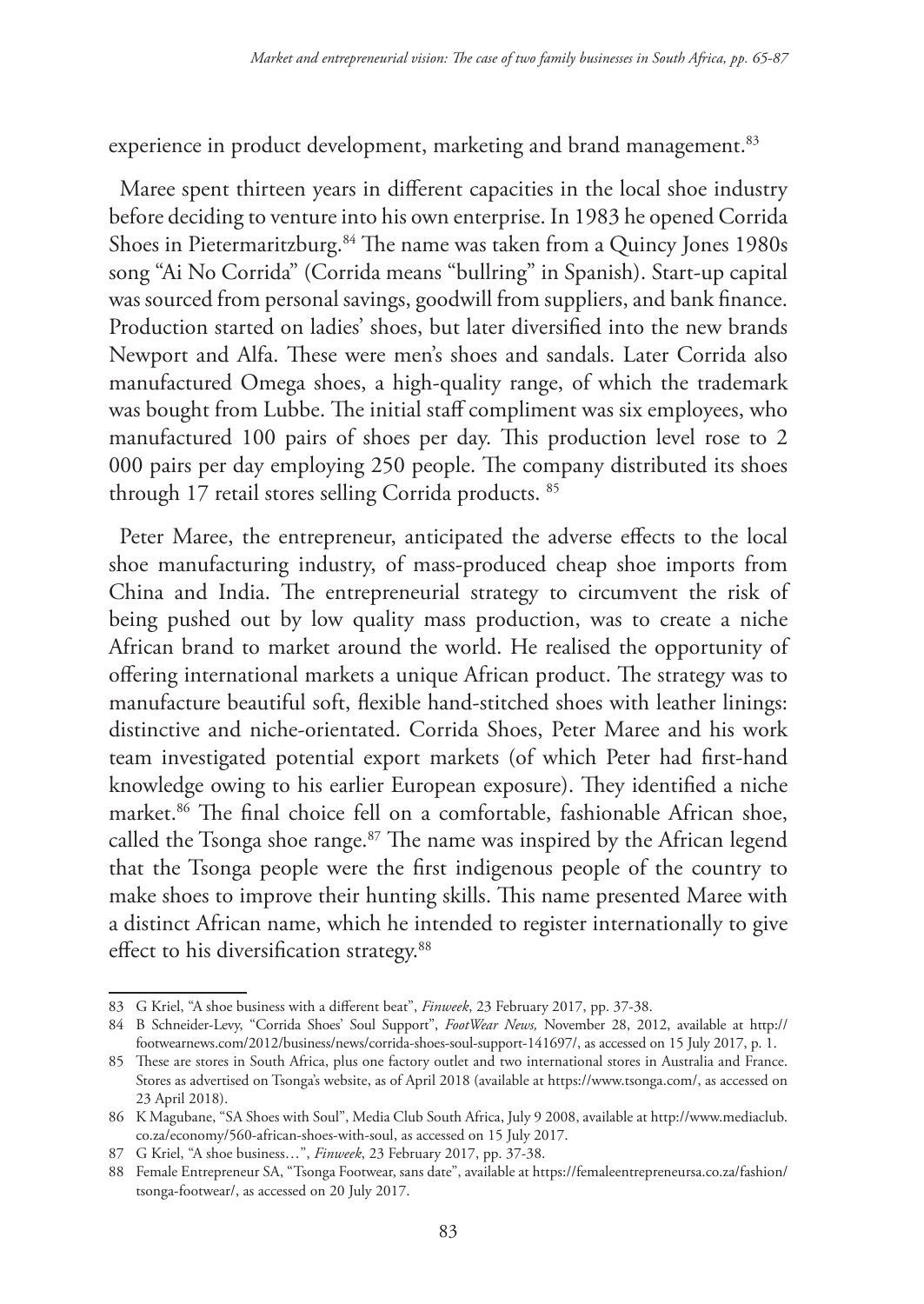The Tsonga shoe project was intended for mass production, but also as an empowerment initiative, the Thread of Hope: the Tsonga factory is located in Lidgetton, KZN. The basic shoe patterns are cut by heavy machines in the factory but assembled by local Zulu women from the village who hand-stitch the soles to the leather uppers.<sup>89</sup> Riddled with unemployment, Lidgetton was situated where many farm workers settled following mechanisation of commercial farming operations in the area, which left them unemployed. In a bid to uplift the women of the community, Corrida opened its hand-lacing plant within walking distance from the village. The hand shoe-stitching operation commenced with a group of 20 women working from a renovated old farm school building – now, 170 women work at the centre.<sup>90</sup> As part of the initiative, the women were also taught to run their own businesses and other local projects, such as the feeding scheme, supported by their own local vegetable cultivation. A synergy of mutual support developed, as working women's children attended the local crèche. At the crèche children received healthy meals, benefitting from the vegetable supplies from the local vegetable garden. Corrida shoes therefore emerged as a community empowerment project, a source of employment and community development through skills development.

From the very beginning – its launch at the Global Destination of Shoes and Accessories (GDS) in Düsseldorf, Germany during September 1999 – the Tsonga shoe range received a positive reception, international popularity and demand, which sustained domestic and international production.<sup>91</sup>

The "Tsonga story" was fundamental to the product success. The marketing strategy revolved around the shoes "with faces" and shoes "with people" behind them. The marketing focussed strongly on the human dimension of the production process and the community engagement with the 'Tsonga story' from South Africa. The "hand-made" element, of people who personally hand-stitched each shoe, rang well in overseas markets. Many of their overseas distributors had been to South Africa before and were positively inclined towards the country. An added dimension was "The Thread of Hope project". Consumers bought into the wider social engagement dimension of the project, since they were informed that a portion of the money they spend

<sup>89</sup> K Magubane, "SA Shoes with soul", Media Club South Africa, 9 July 2008, available at http://www.mediaclub. co.za/economy/560-african-shoes-with-soul, as accessed on 15 July 2017.

<sup>90</sup> G Kriel, "A shoe business…", *Finweek*, 23 February 2017, pp. 37-38.

<sup>91</sup> Entrepreneur Magazine Staff, "Is your business ready to export?", *Entrepreneur Magazine*, 25 October 2009, available at https://www.entrepreneurmag.co.za/advice/import-export/starting-an-export-business/is-yourbusiness-ready-to-export/ as accessed on 23 April 2018.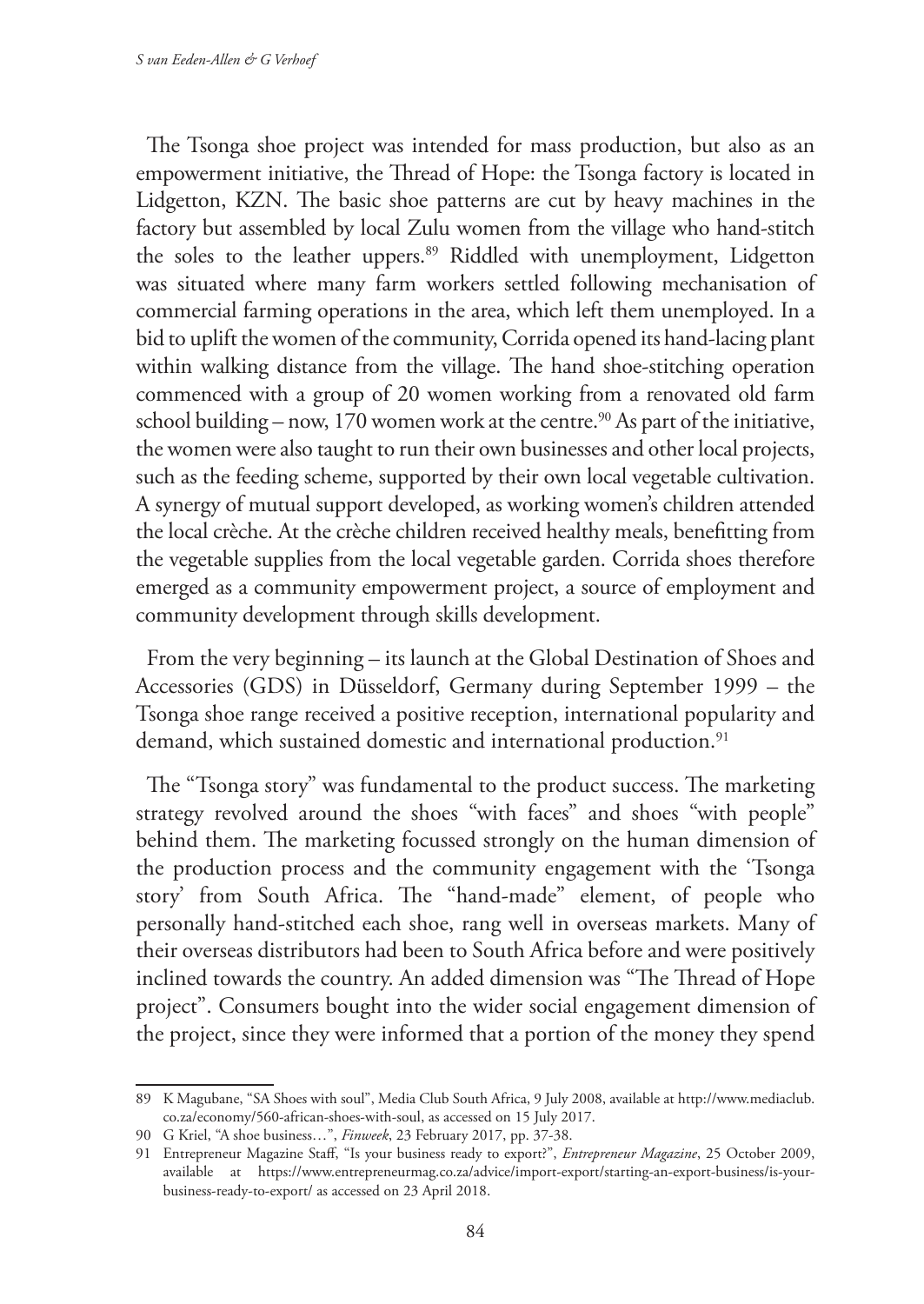on the shoes, benefitted local communities in South Africa.<sup>92</sup>

By 2008 Maree's son, Adrian joined the company. The brand continued to enjoy international growth, especially in Europe, Canada, America, New Zealand and Australia. A significant distribution channel was through Nordstrom, one of the largest shoe retailers in the United States of America. The 'Tsonga' shoes were also marketed through the internet by Zappos.com, a platform for the marketing of all the leading shoe designer brands.<sup>93</sup>

Although the brand was developed with the overseas market in mind, the brand established firm market penetration in South Africa. However, the unit cost of the Tsonga brand meant that the Maree's Tsonga shoe market remained driven primarily by overseas demand. South African consumers displayed a clear price-sensitivity in footwear consumption, making the average pair of Tsongas (between R379 for their Tslops to R2 000 for boots), "very expensive" by South African standards.<sup>94</sup> The company nevertheless, remained committed to bringing South Africans the Tsonga brand, and therefore expanded distribution to grow the domestic market. Tsonga also launched an accessories line of designer bags and purses, also distributed through their concept stores.

The success of Corrida/Tsonga stands in stark contrast to the Lubbe shoe enterprise. When comparing the two companies' responses to adverse socioeconomic conditions in South Africa during the 1990's, two easily identified entrepreneurial strategies emerge. Lubbe's responded or reacted to adverse conditions by withdrawal from the market. Corrida, on the other side, proactively responded to an entrepreneurial opportunity. Corrida "created" Tsonga to challenge the influx of cheap imports. Tsonga succeeded by understanding Kotler's criteria for the creation of a successful niche market, while Lubbe's did not. Tsonga used the sensitivities in overseas markets towards the plight of poor people in developing countries, to attract consumer attention in those distant markets. A distinct successful appeal was through demonstrating the turnaround strategy of human agency from poverty to sustainable enterprise. Lubbe's failed to develop a "niche", or a unique market position, proactively, able to address social consciousness to mobilise consumer demand.

<sup>92</sup> G Kriel, "A shoe business…", *Finweek*, 23 February 2017, pp. 37-38.

<sup>93</sup> K Magubane, "SA shoes with soul", Media Club South Africa, July 9 2008, available at http://www.mediaclub. co.za/economy/560-african-shoes-with-soul, as accessed on 15 July 2017.

<sup>94</sup> K Magubane, "Shoes with Soul"; Prices adjusted as advertised on Tsonga's website, as of April 2018, available at: https://www.tsonga.com/, as accessed on 23 April 2018.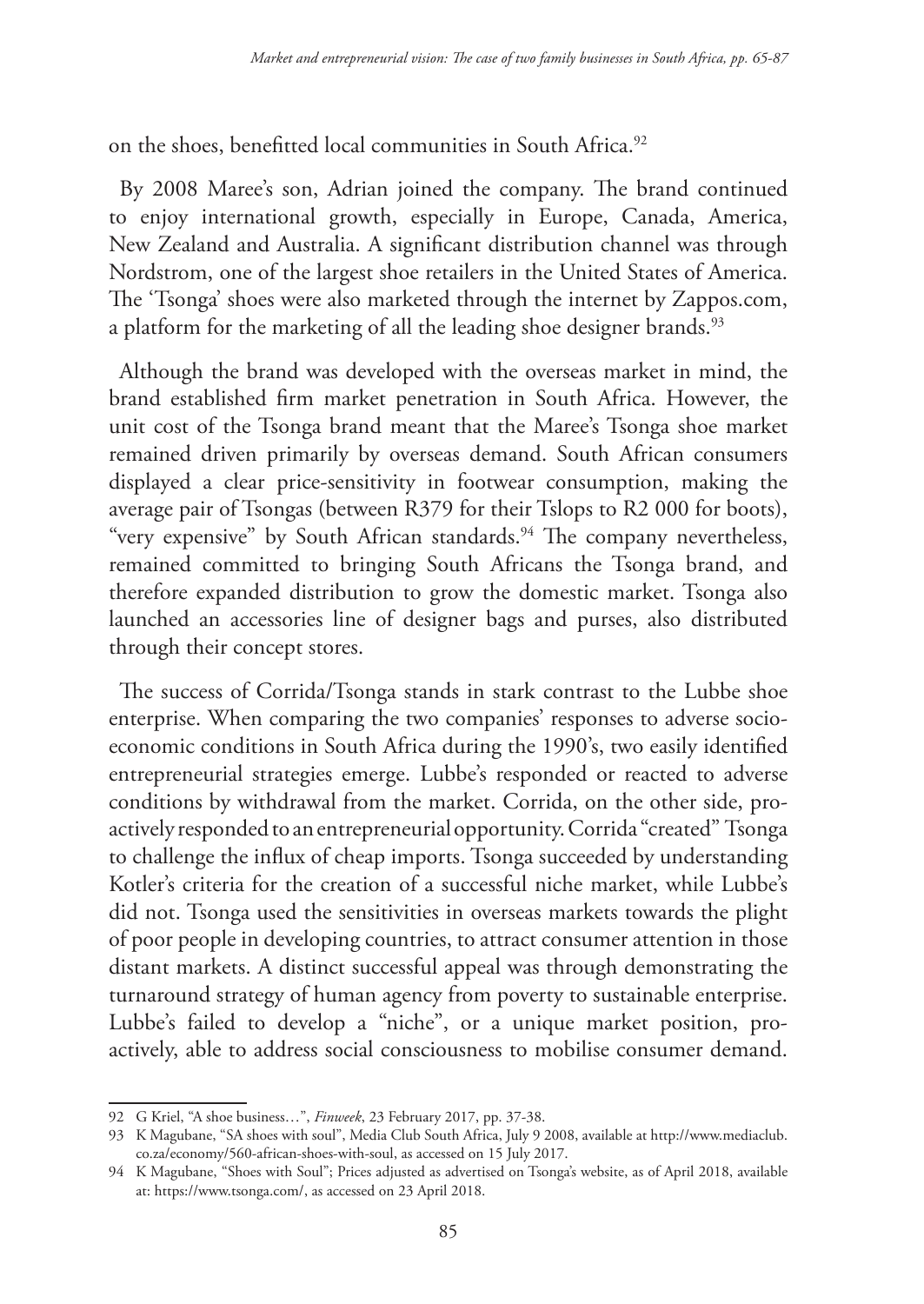Having identified a specific quality conscious target market abroad, Tsonga strengthened that brand as opposed to cheap mass-market imported footwear. The Tsonga brand first focussed their product on the shoes' unique appearance for the female shoe market – one of the most lucrative and buying orientated market segments.<sup>95</sup> Corrida then used "heart-warming" advertising (on every box a picture of the ladies involved in stitching up the shoes) to capture the buyer's sense of "feeling good" about their purchase, or contribution to address poverty and unemployment in a developing country. Furthermore, Tsonga was in the privileged position that online purchasing via the internet had already made inroads by the advent of their heyday. Corrida took note of the development of online business by facilitating the distribution of Tsonga shoes on the internet. South African made Tsonga shoes went to buyers in Vienna, Austria, as well as buyers in George, South Africa.

### **Conclusion**

The development of the South African shoe industry reflects the trajectory of local industries. Infant industries established under tariff protection, developed in a protected market, but failed to develop economies of scale or technological competitiveness to withstand open market competition. Entrepreneurial ingenuity in spotting a competitive advantage through product diversification and consumer conscious marketing, earned Maree's venture success in international competition. After the 1993 Uruguay Round of international trade agreements, South Africa systematically and gradually scrapped protective tariffs. The great expectations around the re-admission of South Africa into the international economic arena after 1990, opened the door to the new political allies of the newly elected 1994 government to take advantage of the ill-preparedness of local industries for global competition. The South African government encouraged unrestricted trade with China. This was directly detrimental to the local footwear industry. Cheap Chinese mass produced shoes challenged local manufacturers. A weakly developed entrepreneurial culture, as described by Galambos, also mitigated against successful responses to globalisation.<sup>96</sup> The options were either to exit the industry, or to devise an alternative competitive strategy. Corrida opted for the latter entrepreneurial choice.

<sup>95</sup> MJ Silverstein and K Saire, "The female economy", *The Harvard Business Review*, September 2009, available at https://hbr.org/2009/09/the-female-economy, as accessed on 27 October 2017.

<sup>96</sup> L Galambos, "Entrepreneurial culture and the mysteries of economic development", *Essays in Economic and Business History,* 36(1), pp. 1-30.